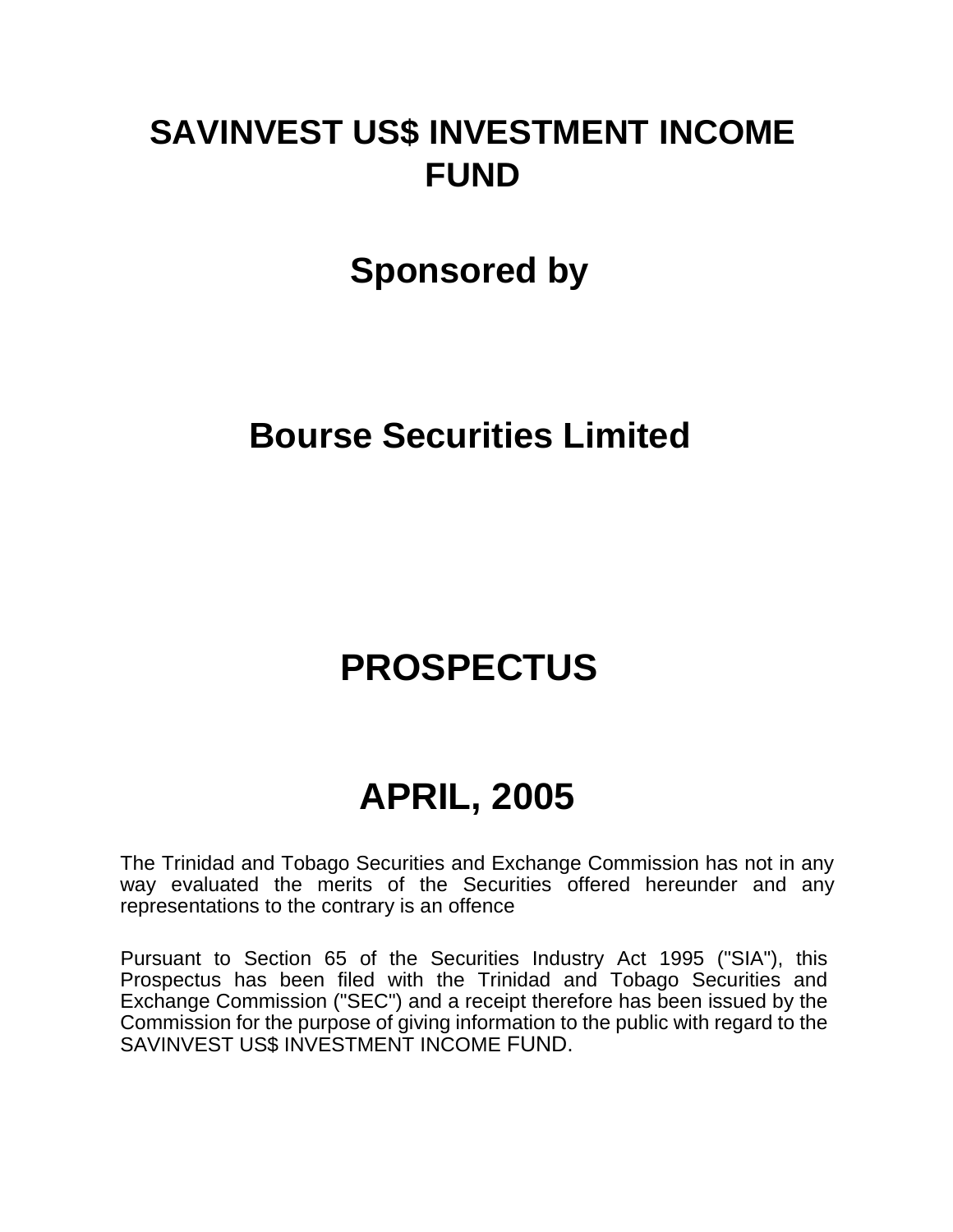## **FUND SPONSOR BOURSE SECURITIES LIMITED**

This Prospectus has been seen and approved by the directors of Bourse Securities Limited and they collectively and individually accept full responsibility for the accuracy of the information given and confirm that, after having made all reasonable enquiries, and to their best knowledge and belief, there are no false or misleading statements or other facts the omission of which would make any statement therein false or misleading

## **BOARD OF DIRECTORS OF BOURSE SECURITIES LIMITED**

Name

Dr. Trevor Farrell

Ms. Yukmai Marsang

Mr. Imtiaz Rahaman

Mr. Subhas Ramkhelawan

Dated the 15 day of April, 2005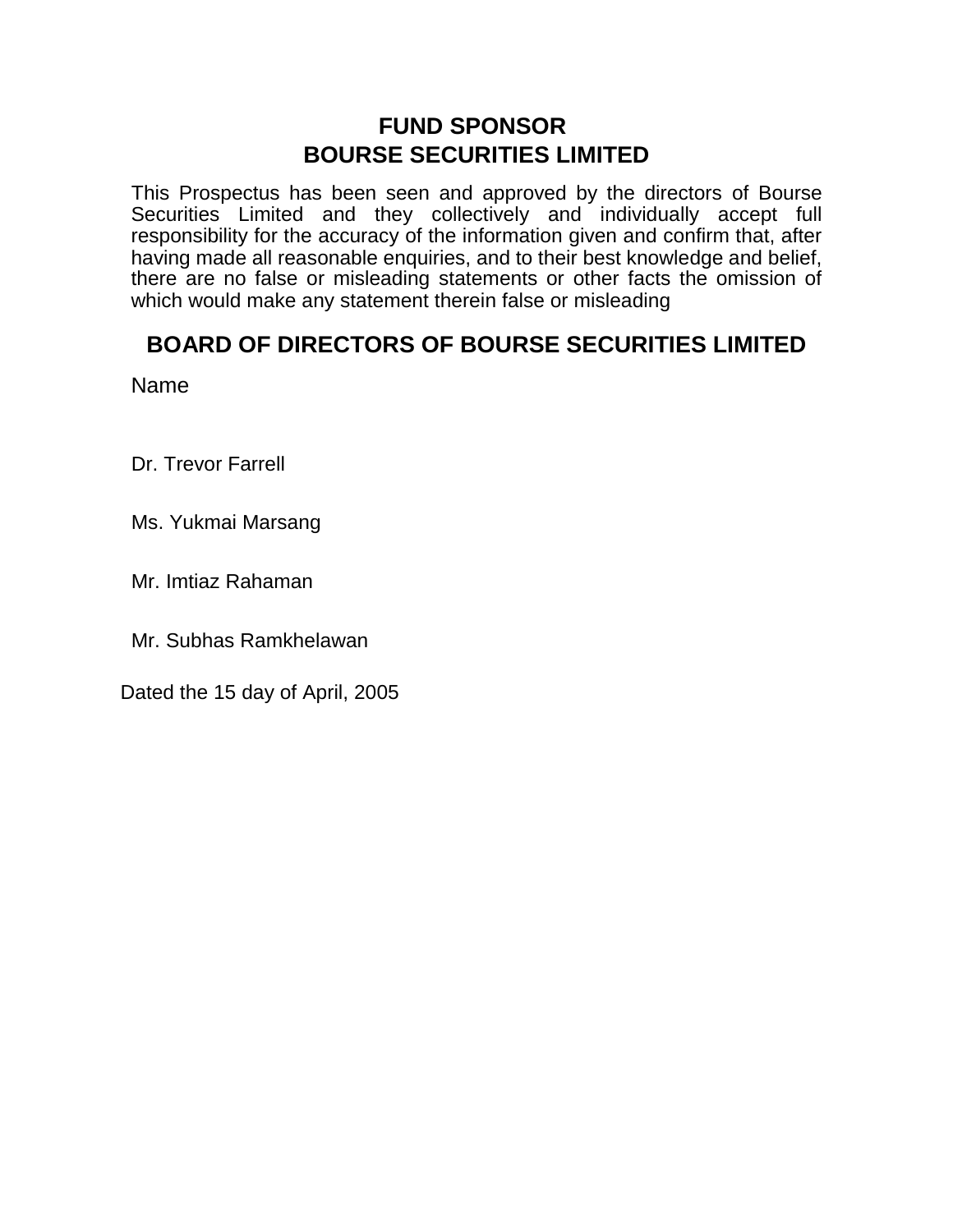| <b>Table of Contents</b>                        | Page |
|-------------------------------------------------|------|
| The Prospectus                                  | 9    |
| The Fund                                        | 11   |
| <b>Investment Strategy</b>                      | 11   |
| <b>Investment Restrictions</b>                  | 12   |
| <b>Risk Disclosures</b>                         | 13   |
| Responsibilities of Trustee, Fund Administrator | 15   |
| <b>Investment Manager and Distributor</b>       |      |
| Subscription                                    | 17   |
| Redemption                                      | 18   |
| Determination of the Net Asset Value            | 19   |
| Limitations on liability                        | 20   |
| Termination                                     | 21   |
| <b>Tax considerations</b>                       | 21   |
| <b>Income and Distributions</b>                 | 21   |
| Documents for inspection                        | 22   |
| Unitholders' voting                             | 22   |
| Fees                                            | 22   |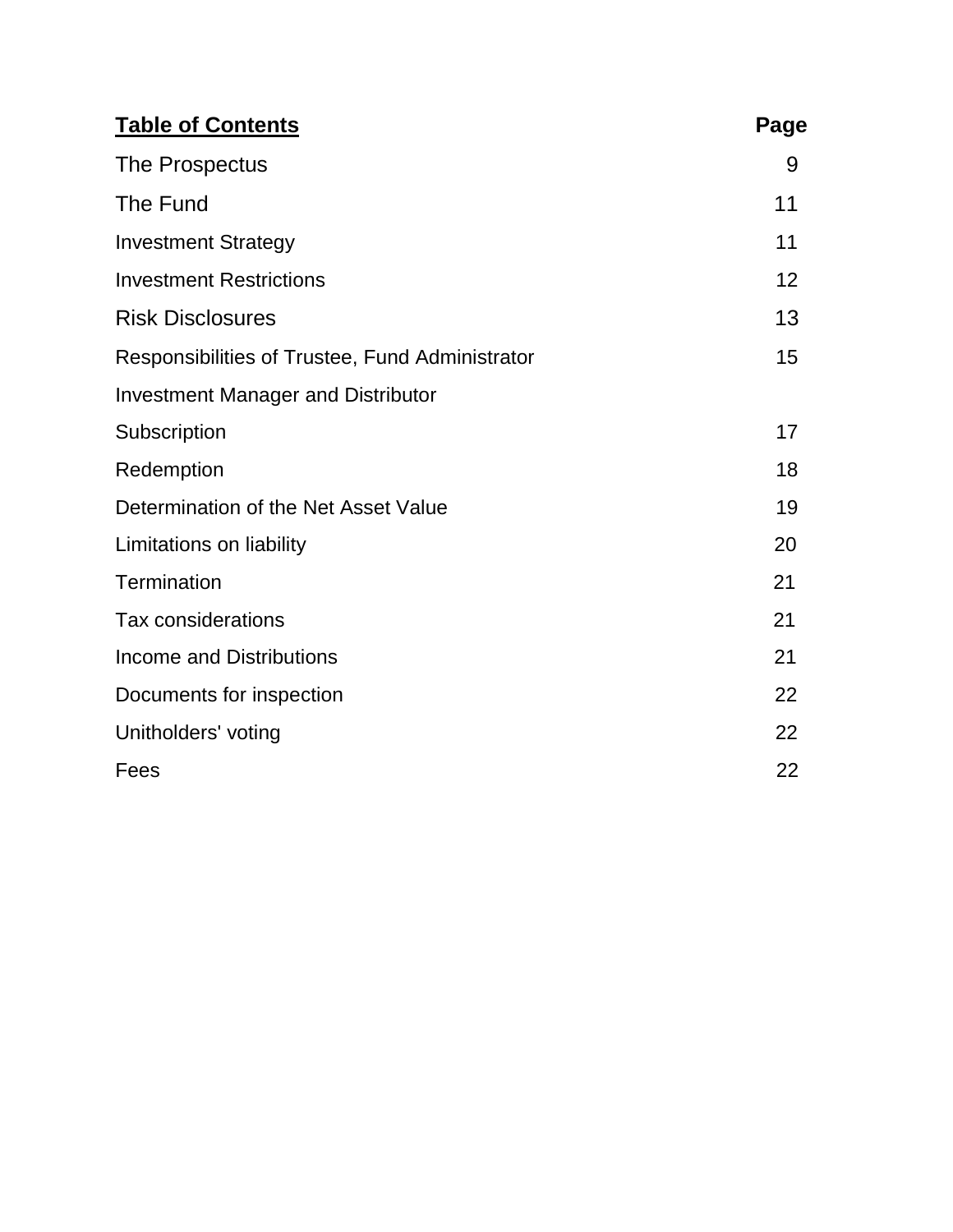"Auditors" means PricewaterhouseCoopers or such other person or persons as may be appointed auditors to the Fund for the time being and from time to time under the provisions of Clause 26 of the Trust Deed;

"Business Day" means any day, other than a Saturday or Sunday, that is not a legal holiday or a day on which banks are generally authorised or obliged by law or regulation to close in Trinidad and Tobago;

"Change of Information Notification Form" as set out in section headed Change of Information Notification Form of this Prospectus;

"Closing Date" means  $29^{\sqrt{5}}$  Afki<sup>2</sup>, 2005 or such later date as the Trustee in consultation with the Fund Administrator may together determine;

"Deposited Property" means all the assets and investments for the time being held or deemed to be held upon the trusts of this Deed including all Fund Income;

"Distribution Notification Form" means the notice, in such form as the Trustee may from time to time determine, as set out in section headed Income and Distribution of this Prospectus;

"Distributor" means Bourse Securities Limited, for the time being as distributor of the Fund;

"Distribution Agreement" means the agreement between a Distributor and the Trustee relating to the distribution of the Fund;

"Distribution Date" means in respect of each Accounting Period that date designated by the Trustee as the Distribution Date for such Accounting Period when the Trustee shall exercise its discretion to make a distribution as set out in section headed Income and Distribution of this Prospectus;

"Dollars" or "\$" means the lawful currency for the time being of the United States of America;

"Early Redemption Charge" means an amount deducted by the Trustee in accordance with the Section headed Redemptions of this Prospectus;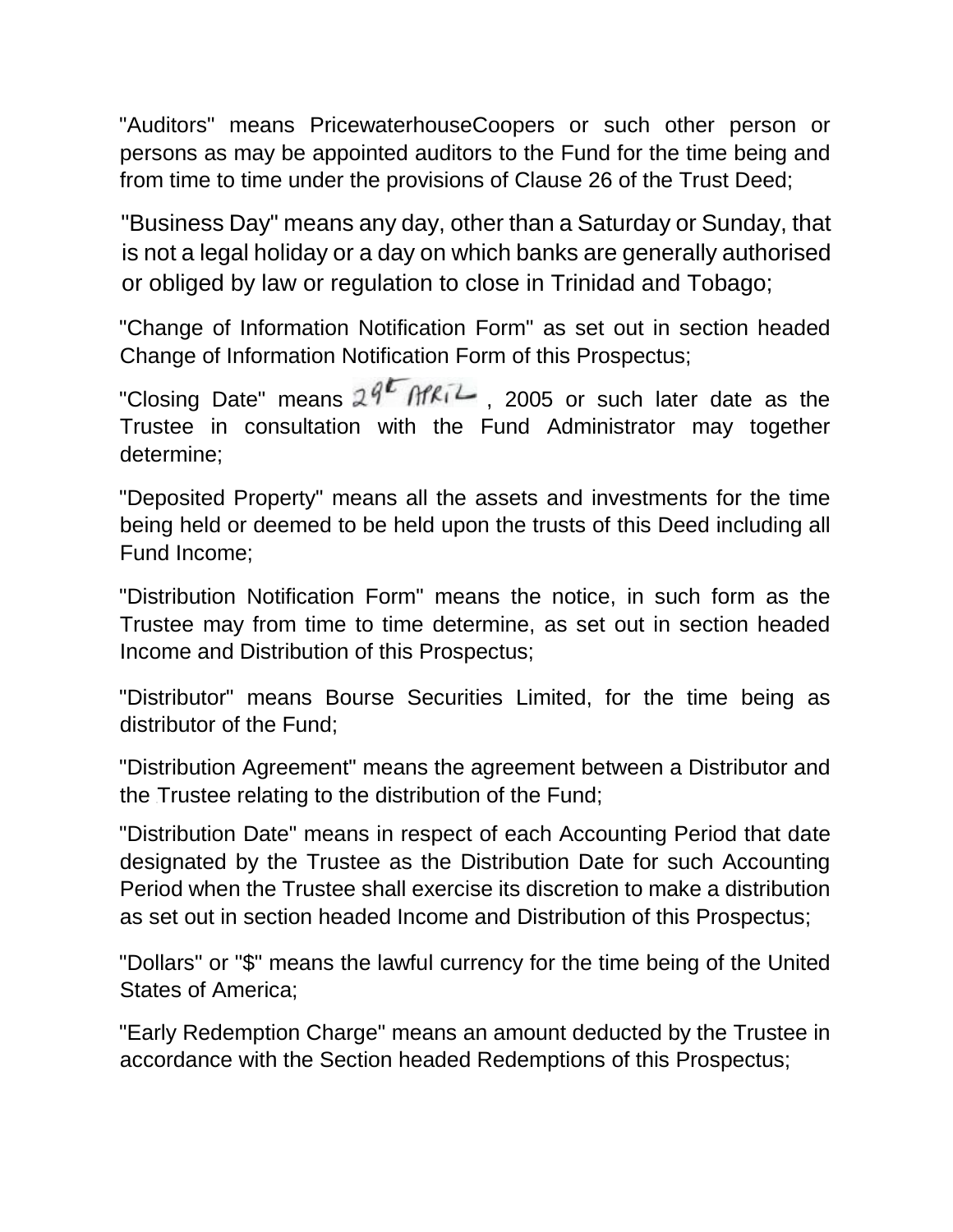"Extraordinary Resolution" means: an extraordinary resolution (within the meaning of paragraph 18 of Schedule 2 of the Trust Deed) of a meeting of Unitholders duly convened and held in accordance with the provisions of Schedule 2;

"FIA 1993" means the Financial Institutions Act, 1993 of the laws of Trinidad and Tobago;

"Fund" means the unit trust constituted by this Deed and to be called, **SAVINVEST US\$ INVESTMENT INCOME FUND,**

"Fund Administration Agreement" means the agreement which may be entered into from time to time between the Trustee and a Fund Administrator;

"Fund Administrator" means Bourse Securities Limited;

"Initial Period" means a period beginning on the date hereof and ending on the Closing Date;

"Investment Manager" means Bourse Securities Limited of 90 Independence Square, Port of Spain, Trinidad and Tobago, a company incorporated under the laws of Trinidad and Tobago;

"Investment Management Agreement' means the agreement which may be entered into- from time to time if the Trustee shall so determine, between the Trustee and the Investment Manager in relation to the investment of the Deposited Property;

"Investment Objective" is as set out in the Section headed Investment Strategy of this Prospectus;

"Investments" means the investments which the Trustee shall have power on behalf of the Fund to invest in, subscribe for, reinvest in, purchase or otherwise acquire as detailed in Section headed Investment Objective of this Prospectus;

"Issue Price" means the issue price of a Unit, being \$10.00 during the Initial Period and, thereafter the Net Asset Value per Unit in respect of the issue of Units on the Valuation Date immediately preceding the Subscription Date in respect of that issue;

"Minimum Investment" is as set out in section headed Distribution of Units of this Prospectus;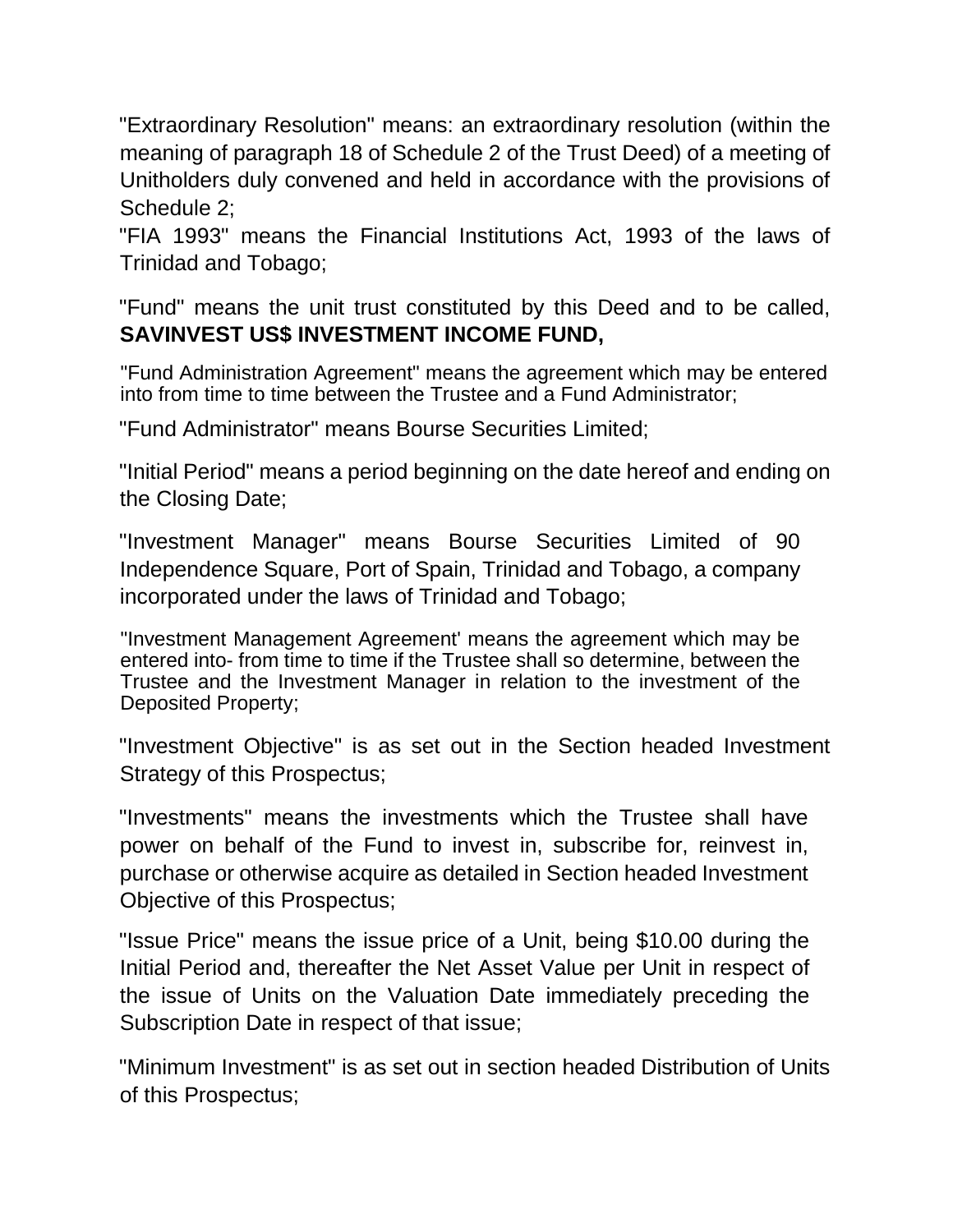"Month" means calendar month;

"Net Asset Value" means the Net Asset Value of the Deposited Property, after deducting all the liabilities of the Fund as detailed in Section headed Determination of net Asset Value per unit of this Prospectus;

"Ordinary Resolution" means an ordinary resolution (within the meaning of paragraph 18 Of Schedule 2 of the Trust Deed) of a meeting of Unitholders duly convened and held in accordance with the provisions of Schedule 2;

"Perpetuity Period" as stated in Section headed Termination of this Prospectus;

"Person" includes individual, firm, partnership, joint venture, company, body Corporate or unincorporated federation, state or subdivision thereof or any government or agency thereof;

"Prospectus" means any prospectus from time to time in issue in connection with the offer for the sale of Units;

"Purchase Notification Form" means a form of application for Units in such form as the Trustee may from time to time determine;

"quarter" means calendar quarter;

"Redemption" means the repurchase of Units by the Trustee;

"Redemption Date" means the Business Day immediately following a Valuation

Date as stated in the Section headed Redemption of this Prospectus;

"Redemption Form" means notice of redemption given by a Unitholder to the Trustee in such form as the Trustee may from time to time determine;

"Redemption Price" means the Net Asset Value per Unit in respect of the redemption of Units on the Valuation Date immediately preceding the Redemption Date in respect of which such price is being calculated;

"Redemption Proceeds" means the Redemption Price less any amounts deducted as stated in the Section headed Redemption of this Prospectus;

"Register" means the register of Unitholders kept in accordance With Clause 5 of the Trust Deed;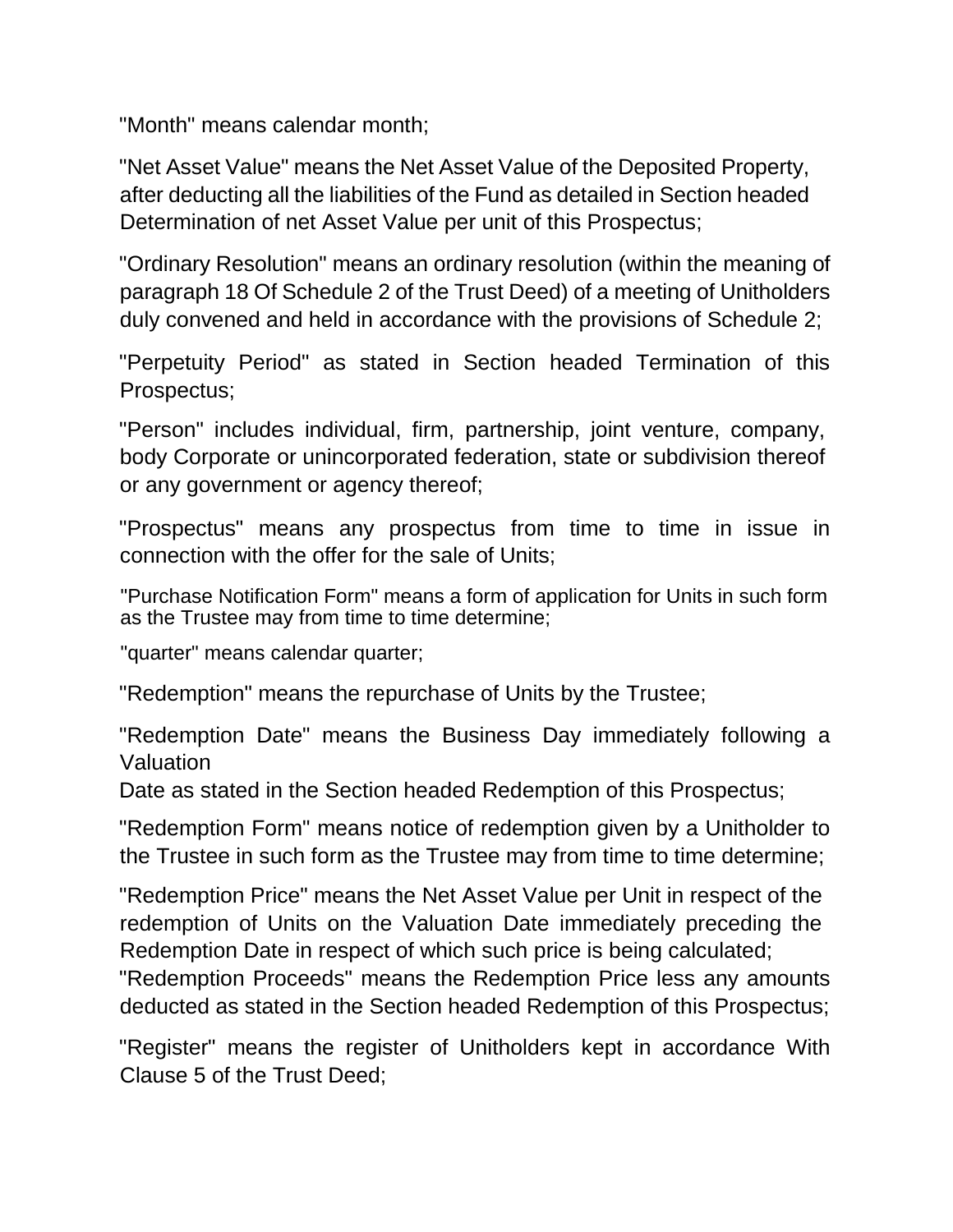"Registrar" means the Trustee or such other Person as may, from time to time, be appointed by the Trustee to keep the Register on behalf of the Trustee;

"Subscription Date" means the Closing Date and thereafter the Business Day immediately following a Valuation Date as stated in Section headed Subscription of Units of this Prospectus;

"Tax" or "Taxation" comprises all forms of taxation anywhere in the world, past, present and future without limitation and all other statutory governmental, state, provincial, local government or municipal impositions, duties and levies and all penalties, charges, costs and interest relating thereto;

"Transfer Form" means the form of transfer to be submitted by a Unitholder to the

Trustee as stated in Section headed Restrictions on Transfers of this

Prospectus; "Trustee" means First Citizens Trust and Asset Management

Limited;

"Unit" means a unit issued pursuant to this Deed and representing an undivided share in the Deposited Property and includes a fraction of a Unit;

"Unitholder" means a Person for the time being entered on the Register as the holder of a Unit;

"Valuation Date" means each and every Business Day as stated in Section headed Determination of Net Asset Value per Unit of this Prospectus;

"Week" means calendar week;

"Written" or "In writing" includes printing, photography and other modes of representing or reproducing words in permanent visible form;

"Year" means calendar year.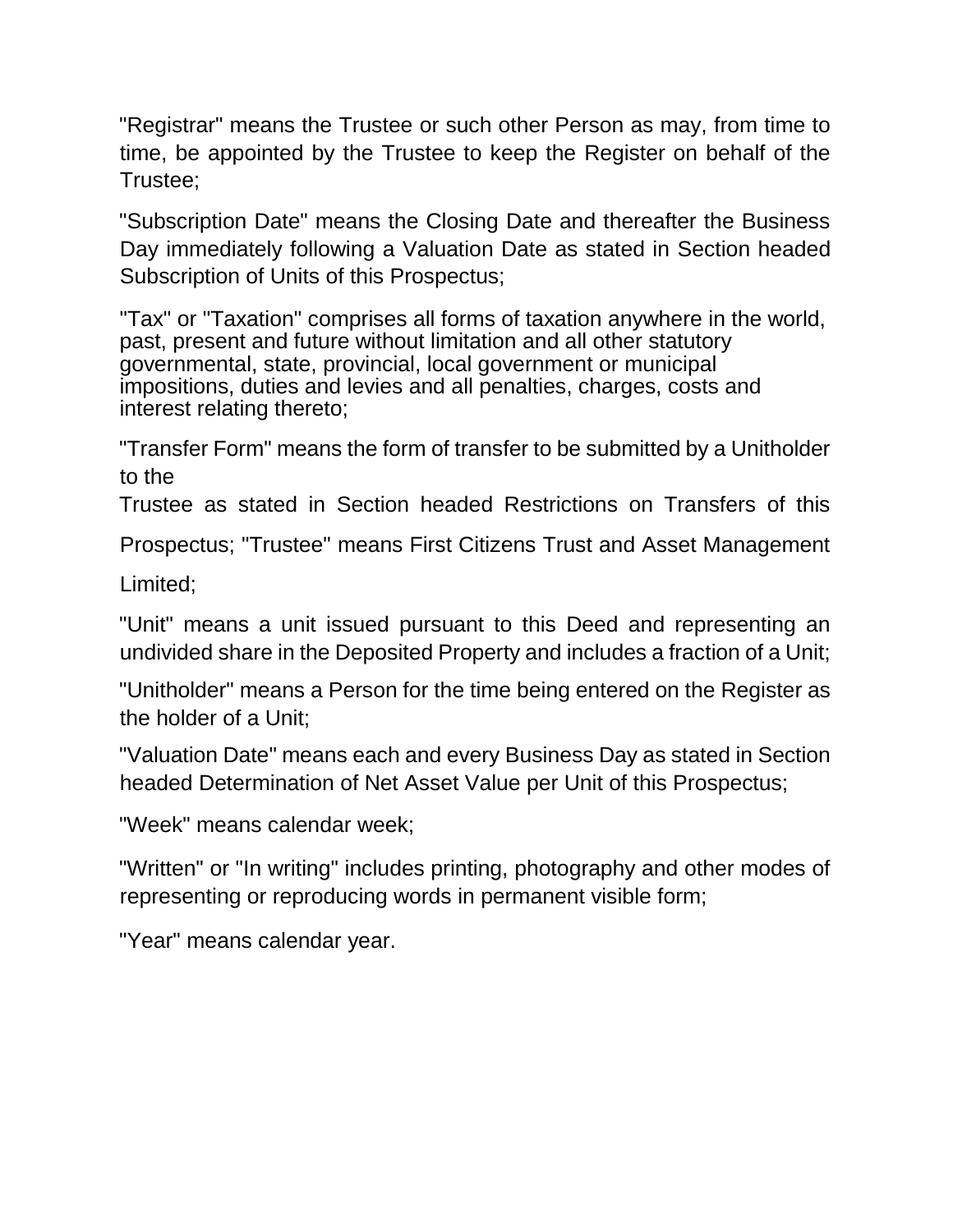| <b>Sponsor/Promoter</b>              | <b>Bourse Securities Limited</b><br>90 Independence Square,<br>Port of Spain<br>Trinidad, West Indies                                                           |
|--------------------------------------|-----------------------------------------------------------------------------------------------------------------------------------------------------------------|
| <b>The Trustee</b>                   | <b>First Citizens Trust and</b><br><b>Asset Management Limited</b><br>50 St Vincent Street.<br>Port of Spain<br><b>Trinidad West Indies</b>                     |
| <b>The Custodian</b>                 | <b>First Citizens Trust and</b><br><b>Asset Management Limited</b><br>50 St Vincent Street,<br>Port of Spain<br><b>Trinidad West Indies</b>                     |
| The Investment Manager               | <b>Bourse Securities Limited</b><br>90 Independence Square<br>Port Of Spain<br><b>Trinidad West Indies</b>                                                      |
| <b>The Fund Administrator</b>        | <b>Bourse Securities Limited</b><br>90 Independence Square<br>Port of Spain<br><b>Trinidad West Indies</b>                                                      |
| <b>The Distributor</b>               | <b>Bourse Securities Limited</b><br>90 Independence Square<br>Port of Spain<br><b>Trinidad West Indies</b>                                                      |
| <b>Legal Advisers to the Trustee</b> | Blanc,<br>delaBastide<br>Pollonais,<br>&Jacelon<br><b>Pembroke Court</b><br>17-19 Pembroke Street P.O. Box 350,<br>Port of Spain<br><b>Trinidad West Indies</b> |
| <b>Auditors</b>                      | <b>PricewaterhouseCoopers</b><br>11-13 Victoria Avenue P.O. Box 550,<br>Port of Spain<br><b>Trinidad West Indies</b>                                            |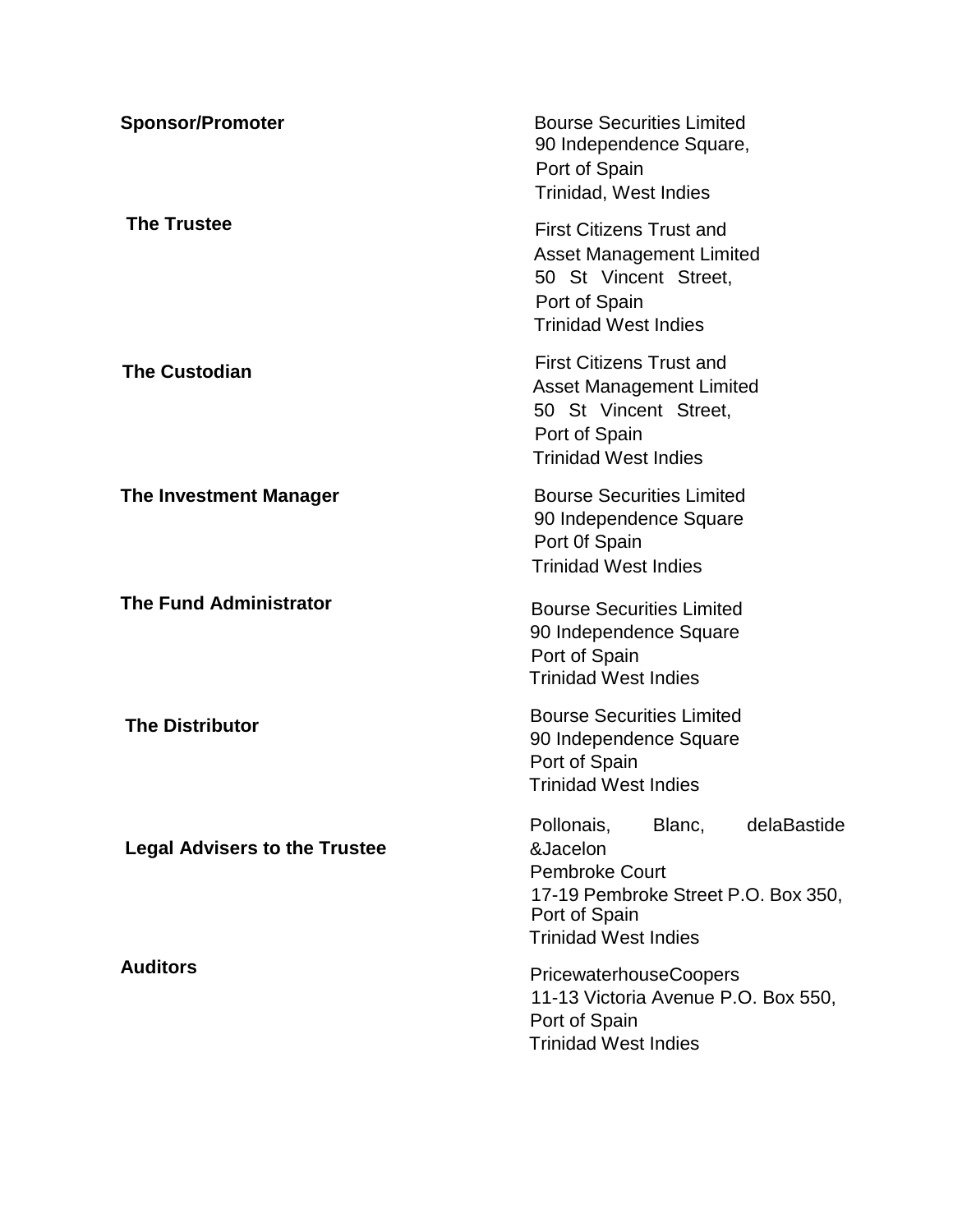### **SUMMARY**

The following is only a summary of the information contained in the prospectus and prospective purchasers are advised to read the entire prospectus prior to deciding whether to invest in the securities being distributed.

This Prospectus constitutes an invitation to subscribe for Units in a new mutual fund at the initial offer price of \$10.00 (the "Units") up until 29<sup>th</sup> April, 2005 (or such later date as the trustee in its sole discretion may determine) (the "Closing Date") and thereafter at the Issue Price per Unit in the Unit Trust established by the Declaration of Trust (the Trust Deed) dated the  $15<sup>th</sup>$  April, 2005 made by FIRST CITIZENS TRUST AND ASSET MANAGEMENT LIMITED (the "Trustee") and known as the SAVINVEST US\$ INVESTMENT INCOME FUND (the "Fund"), subject to the terms of the Trust Deed. The contents of this Prospectus are qualified in their entirety by the detailed provision of the Trust Deed. Units are offered at the issue prices set forth under the heading "Distribution of Units" below.

Save where the context requires otherwise, words and expressions defined in the Trust Deed shall have the same meaning in this Prospectus.

No dealer, salesman or other person is authorised to give any information or to make any representations other than those contained in this Prospectus and if given or made such information or representations may not be relied upon as having been authorised by the Trustee or any adviser. This Prospectus does not constitute an offer or solicitation to any one in any jurisdiction in which such offer or solicitation is not authorised or to any person to whom it is unlawful to make such offer or solicitation.

The Fund is neither insured with the Deposit Insurance Corporation in Trinidad and Tobago nor is it guaranteed by the Central Bank of Trinidad and Tobago or by any of the parties related thereto- Any investment in the Fund is at the sole risk of the investor.

There is no assurance that the Fund's Investment Objective will be achieved and investors may not receive the amount originally invested in the Fund.

All references herein to "dollar", "dollars" or "\$" mean the lawful currency of the United States of America. A "Business Day" is any day on which commercial banks operate for all banking business in the Republic of Trinidad and Tobago.

The units in the Fund can be redeemed/repurchased by the Trustee in accordance with the Trust Deed. There is no market for the units in the Fund and,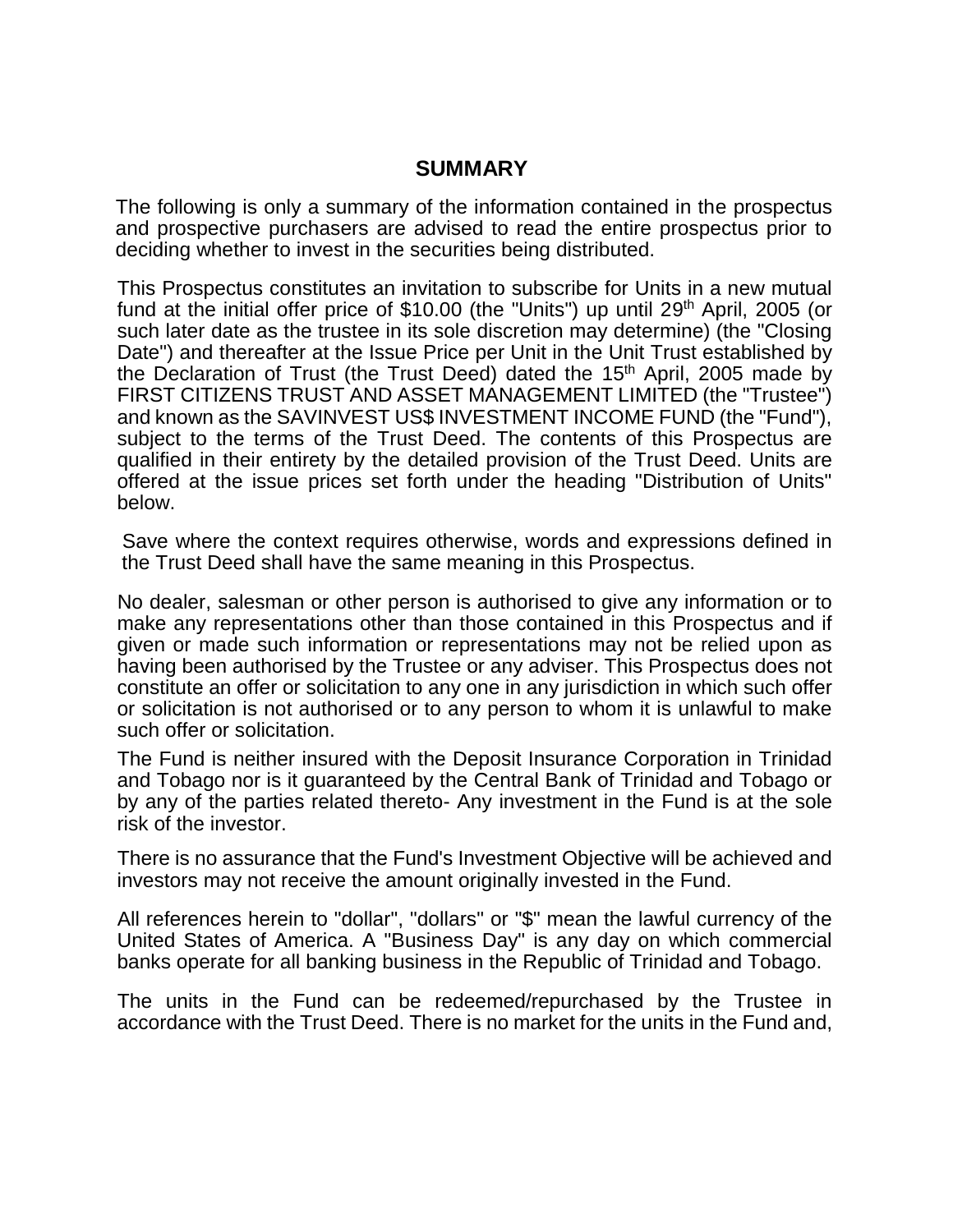as no such market is expected to develop, it may be difficult or not possible for the holders to sell them.

It should be noted that the price of Units in the Fund may go down as well as up. Under certain circumstances, as detailed in Clauses 4 and 8 of the Trust Deed, repurchase and cancellation of Units may be compulsory or suspended. Potential investors should consult their professional advisers on the tax consequences of subscribing, purchasing, holding, redeeming or selling Units under the laws and practice of their country of citizenship, domicile or residence or under the laws of any other relevant jurisdiction and in the light of their personal circumstances. Circulation of this Prospectus may be restricted in some jurisdictions and potential investors are responsible for informing themselves of any applicable laws or regulations.

If you are in any doubt about the contents of this Prospectus you should consult your stockbroker, bank manager, solicitor, accountant or other professional adviser.

The applications for Units may be made only on the basis of this Prospectus alone on the Purchase Notification Form as provided by the Trustee or its duly authorized agent.

Neither the delivery of this Prospectus nor the offer, sale or issue of Units shall constitute a representation that the information given herein is necessarily correct as of any time subsequent to the date hereof.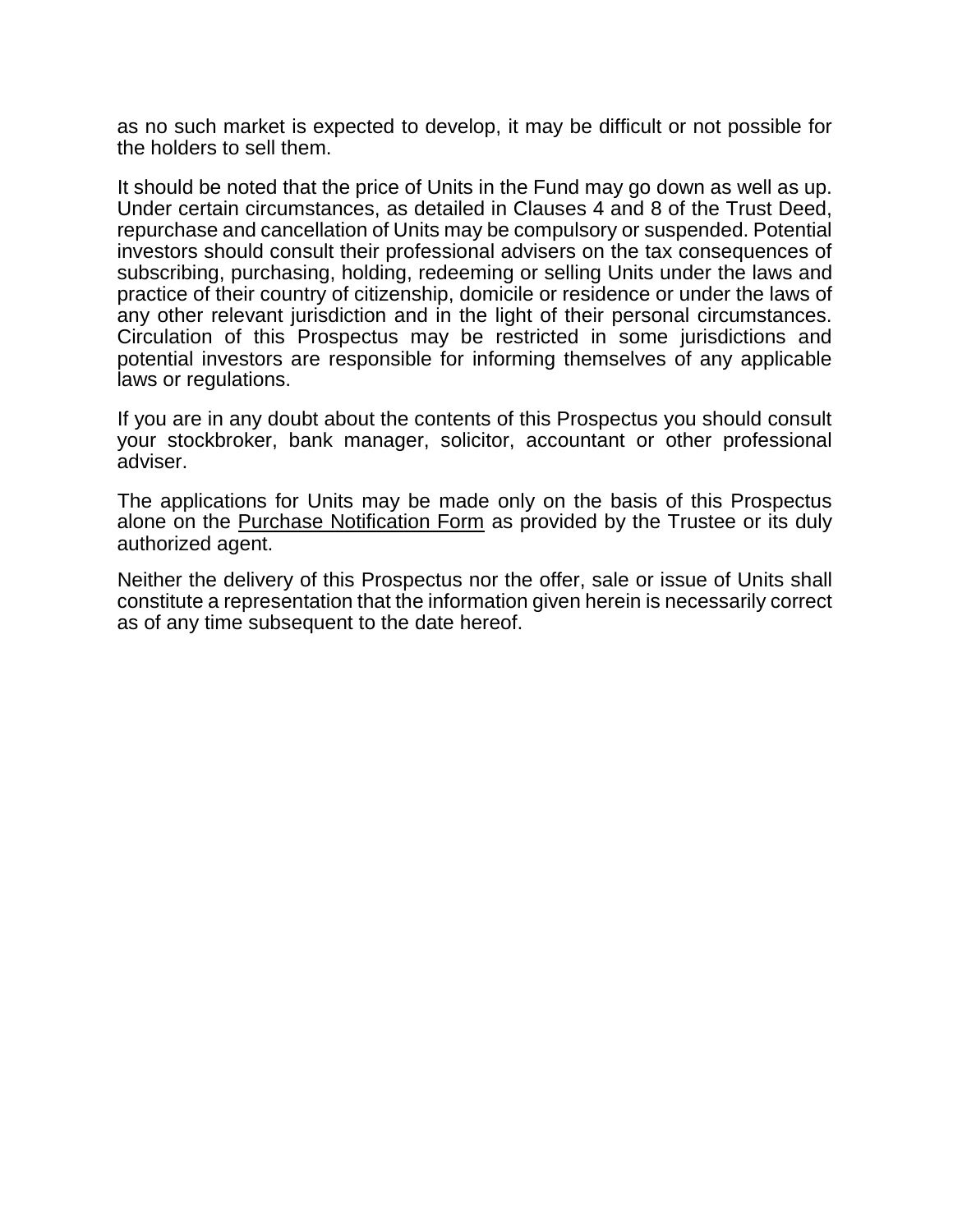## **INTRODUCTION**

## **The Fund**

The Fund will be established as an open ended mutual fund in which Units will be issued. An open ended mutual fund is one in which the number of units which may be issued in the Fund is unlimited

The Fund is governed by the laws of the Republic of Trinidad and Tobago and established by the Trust Deed and made by the Trustee duly incorporated and validly existing and licensed under the provisions of the Financial Institutions Act 1993 of the Republic of Trinidad and Tobago.

The obligations as to the trusteeship of the Fund and the issue and repurchase Of Units, and all distributions are the ultimate responsibility of the Trustee. The Trustee pursuant to the power contained in the Trust Deed has delegated certain duties and functions:

- 1. as to fund administration and management, to Bourse Securities Limited (the "Fund Administrator");
- 2. as to investment advice and management, to Bourse Securities Limited (the "Investment Manager"); and
- 3. as to distribution of the Units, to Bourse Securities Limited (the "Distributor").

The fees for the Fund Administrator, Investment Manager, Distributor of the fund are discussed in the Fees section of this document.

## **INVESTMENT STRATEGY**

## 1. **Investment Objective and Policy**

The Investment Objective of the Fund is to seek to maximise investment returns while providing for acceptable levels of liquidity and credit risk by investing in a diversified portfolio of debt securities instruments and contracts of issuers primarily denominated in United States dollars and originating from the United States or elsewhere. Interest income will be an important, though not the only, consideration in portfolio selection. The Fund may invest in securities and contracts, including but not limited to, debt collateralized by marketable securities, sovereign debt, issued in countries other than Trinidad and Tobago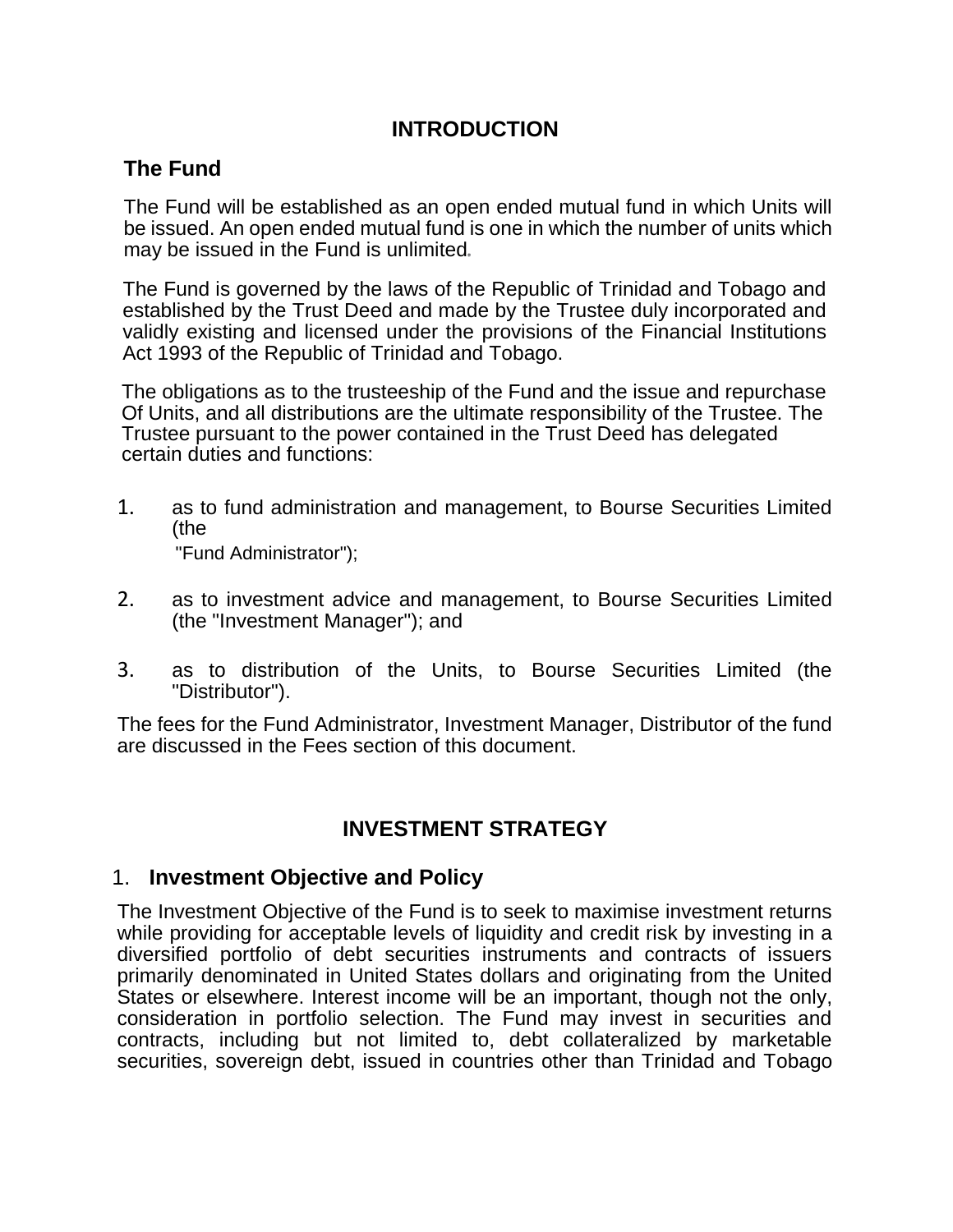which are expected to provide high income yield and are not expected to cause, on aggregate, deterioration in capital values.

In selecting debt securities and contracts the Investment Manager will consider, among other factors, the effect of movements in currency exchange rates on the dollar value of such securities. As a general matter, in evaluating investments, the Investment Manager will seek to maximize the Fund's total investment return, which is expressed in United States of America dollars.

The Fund may enter into derivative transactions and forward currency contracts for purposes of hedging risks and enhancing returns.

The Investment Manager will vary the average maturity of the Fund's debt securities from time to time depending on its assessment of the pertinent economic conditions. As with all debt securities, changes in market yields will affect the value of such securities. Prices generally increase when interest rates decline and decrease when interest rates rise. Prices of longer term securities generally fluctuate more in response to interest rates changes than do shorter term securities.

The Trustee shall have power on behalf of the Fund to invest in, subscribe for, reinvest in, purchase or otherwise acquire any of the following Investments:

Options, swaps, forward contracts, various forms of hedge transactions and all types of derivative instruments for the purpose of maximizing investment returns and/or minimizing risk.

In this paragraph evidence of indebtedness includes but is not restricted to banker's acceptances, promissory notes, securitised loans, commercial paper, mortgage backed securities and other securities backed by bonds, debentures, loans and/or fully paid ordinary shares.

#### 2. **Investment Restrictions**

There are certain investment decisions that are deemed fundamental policies for the Fund, including restrictions that:

- (i) No securities that are subject to restrictive legal or contractual obligations on resale, may be acquired.
- (ii) The Trustee may not borrow monies in excess of 50% of the total value of Deposited Property of the Fund on the date on which such borrowings on aggregate were undertaken in accordance with Clause 13 of Trust Deed.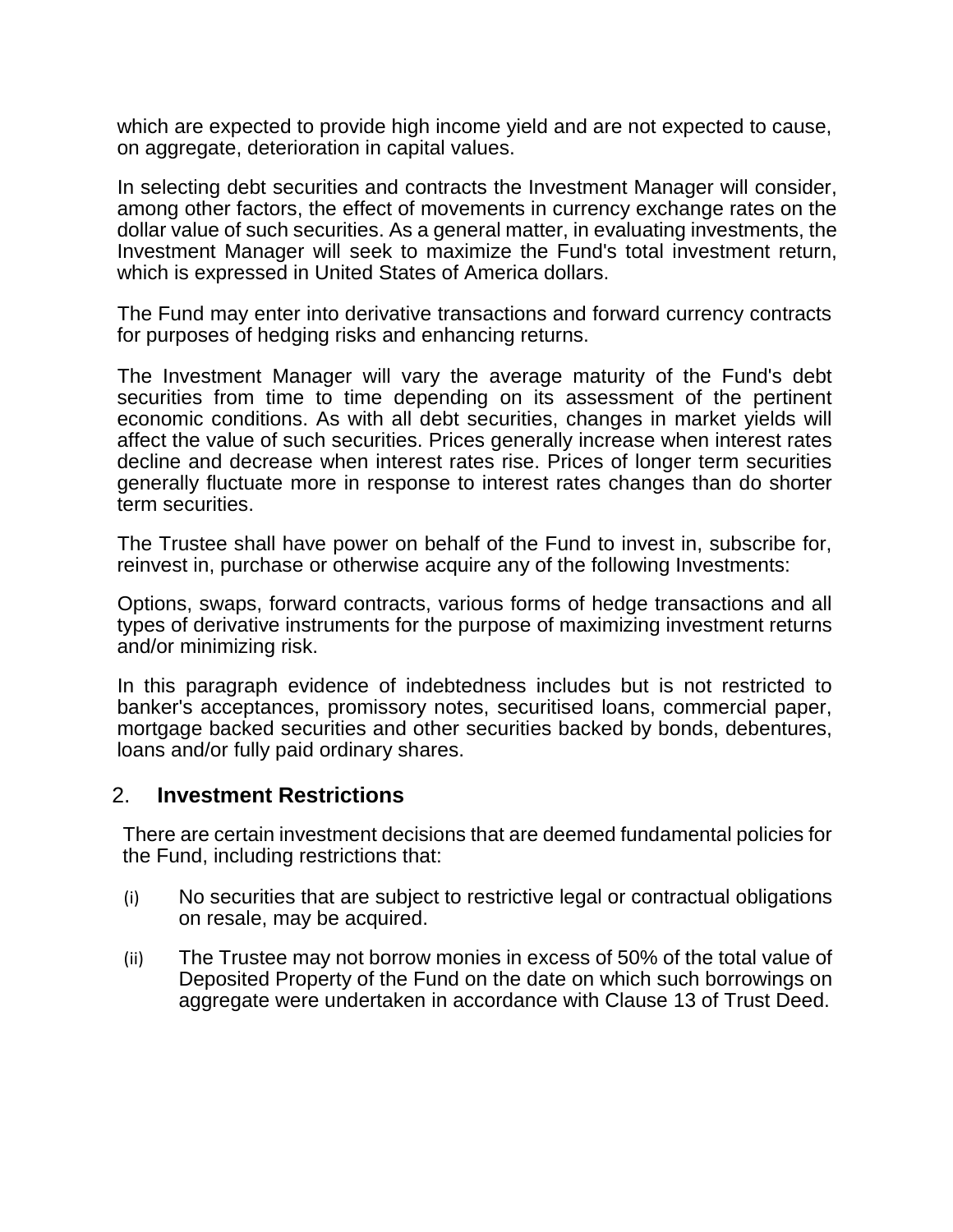The Fund shall not purchase securities of an issuer if immediately after the purchase more than 10% of the net assets of the Fund, taken at market value at the time of the purchase, would be invested in the securities of the issuer.

The above would not apply to a purchase of:

- (a) evidences of indebtedness that have a remaining term to maturity of not more than 365 days that are issued or fully guarantees as to principal and interest by a financial institution regulated in Trinidad and Tobago or a government entity; or
- (b) bonds, debentures, notes or similar instruments representing indebtedness, that have a remaining term to maturity of more than three years that are issued, secured or unsecured, by a financial institution regulated in Trinidad and Tobago or a government entity.

## 3**. Risk Disclosures**

There can be no assurance that the Trustee will achieve the Investment Objective of the Fund and investors may not receive an amount equal to or greater than that originally invested in the Fund.

The assets of the Fund will be invested in securities and contracts the portfolio of which will be subject to the risk of fluctuations in capital and financial instruments. While the Trustee will seek for the Fund to produce positive total investment returns, in any particular year losses may be suffered.

The Trust Deed provides for investment of a portion of the Fund in assets denominated in a currency other than Dollars. In such circumstances the unitholder will be subject to some risk of foreign currency fluctuations.

While the Fund may enter into arrangements at the sole discretion of the Trustee to redeem or transfer specific units at a fixed future price, the prices of Units in the Fund are not guaranteed as they can go down as well as up. There is no guarantee of the achievement of the objectives of the Fund.

The Fund is neither insured with the Deposit Insurance Corporation in Trinidad and Tobago nor is it guaranteed by the Central Bank of Trinidad and Tobago or by any of the parties related thereto. Any investment in the Fund is at the sole risk of the investor.

## **Fixed Income Securities**

Fixed Income securities in which the Fund may invest are subject to the risk of the issuer's ability to meet principal and interest payments on the obligation (credit risk), and may also be subject to price volatility due to factors such as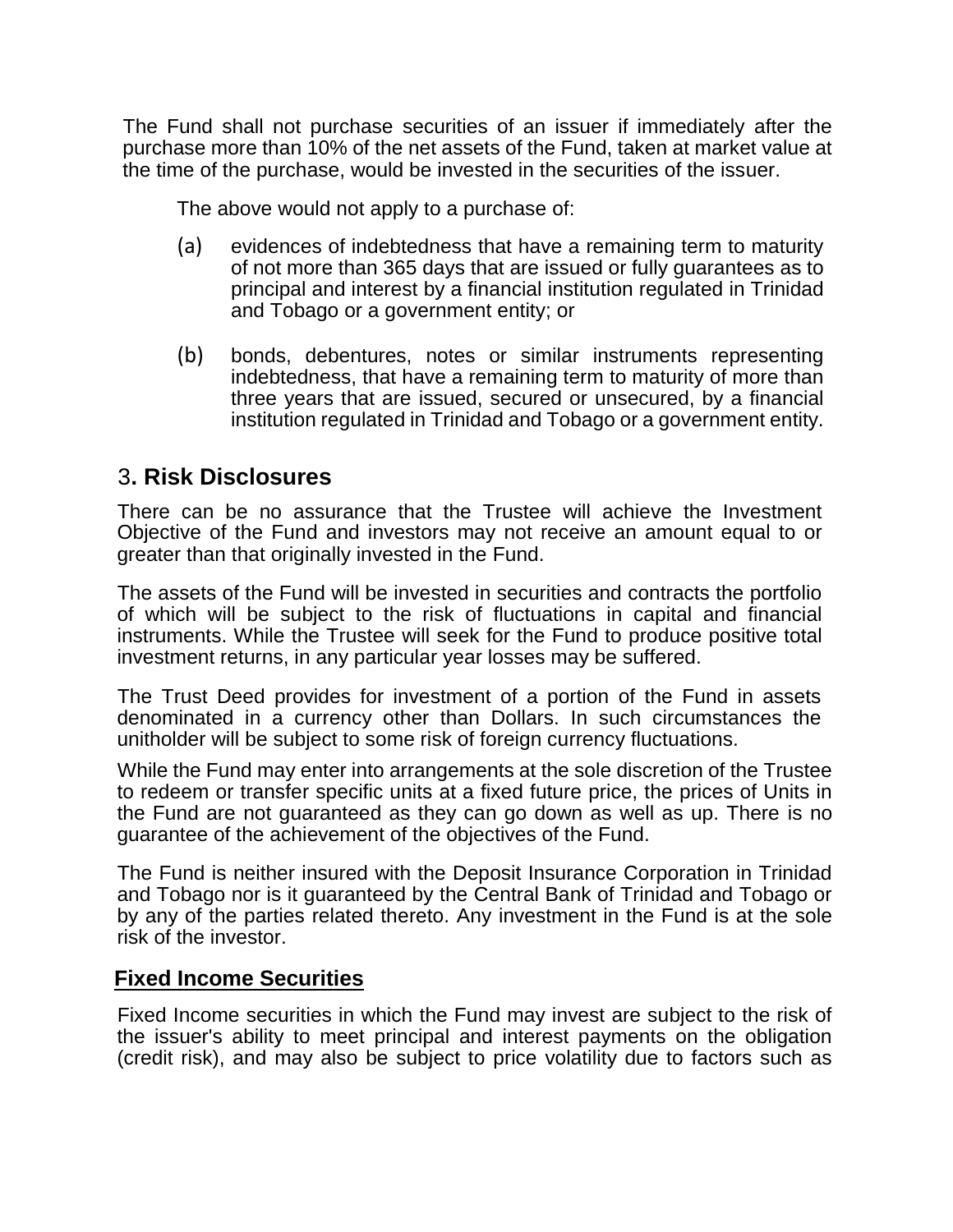interest rate sensitivity, market perception of the creditworthiness of the issuer and general market liquidity (market risk). The fixed income securities in which the Fund will invest are interest rate sensitive. An increase in interest rates will generally reduce the value of fixed income securities, while a decline in interest rates will generally increase the value of fixed income securities. The performance of the Fund will therefore depend in part on the ability of the Manager to anticipate and respond to such fluctuations in market interest rates and to utilise appropriate strategies to maximize returns, while attempting to minimize the associated risks to investment capital.

## **Foreign Currency Risk**

Even though a Fund may hold securities denominated or traded in foreign currencies, a Fund's performance is measured in terms of U.S. Dollars, which may subject a Fund to foreign currency risk. Foreign currency risk is the risk that the U.S. Dollar value of foreign securities (and any income generated therefrom) held by a Fund may be affected favorably or unfavorably by changes in foreign currency exchange rates and exchange control regulation. Therefore, the net asset value of a Fund may go up or down as the value of the dollar falls or rises compared to a foreign currency. To manage this risk and facilitate the purchase and sale of foreign securities for a Fund, the Adviser may engage in foreign currency transactions involving (1) the purchase and sale of forward currency exchange contracts (agreements to exchange one currency for another at a future date); (2) options on foreign currencies; (3) currency future contracts; or (4) options on currency future contracts. Although the Funds may use foreign currency transactions to protect against adverse currency movements, foreign currency transactions involve the risk that the Adviser may not accurately predict the currency movements, which could adversely affect a Fund's total return.

## **Leverage**

For investment purposes, the Fund may borrow up to 50% of the Net Asset Value of the shares. Such leverage will enhance returns to investors if the Fund earns a greater return on leveraged investments than the Fund's cost of borrowing. However, the use of leverage exposes the Fund to a greater degree of risk in that it magnifies the impact of losses on investments. In particular, margin calls or changes in margin requirements may force premature liquidations of investment positions, which may result in losses on such investments.

#### **Derivatives and Currency Hedging**

The Fund may utilise derivative instruments such as swaps, options or forward contracts, to modify or replace the economic attributes associated with an investment in a security (including interests in collective investment vehicles), commodities, currencies, interest rates or other financial instruments. These investments are all subject to additional risks that can result in a loss of all or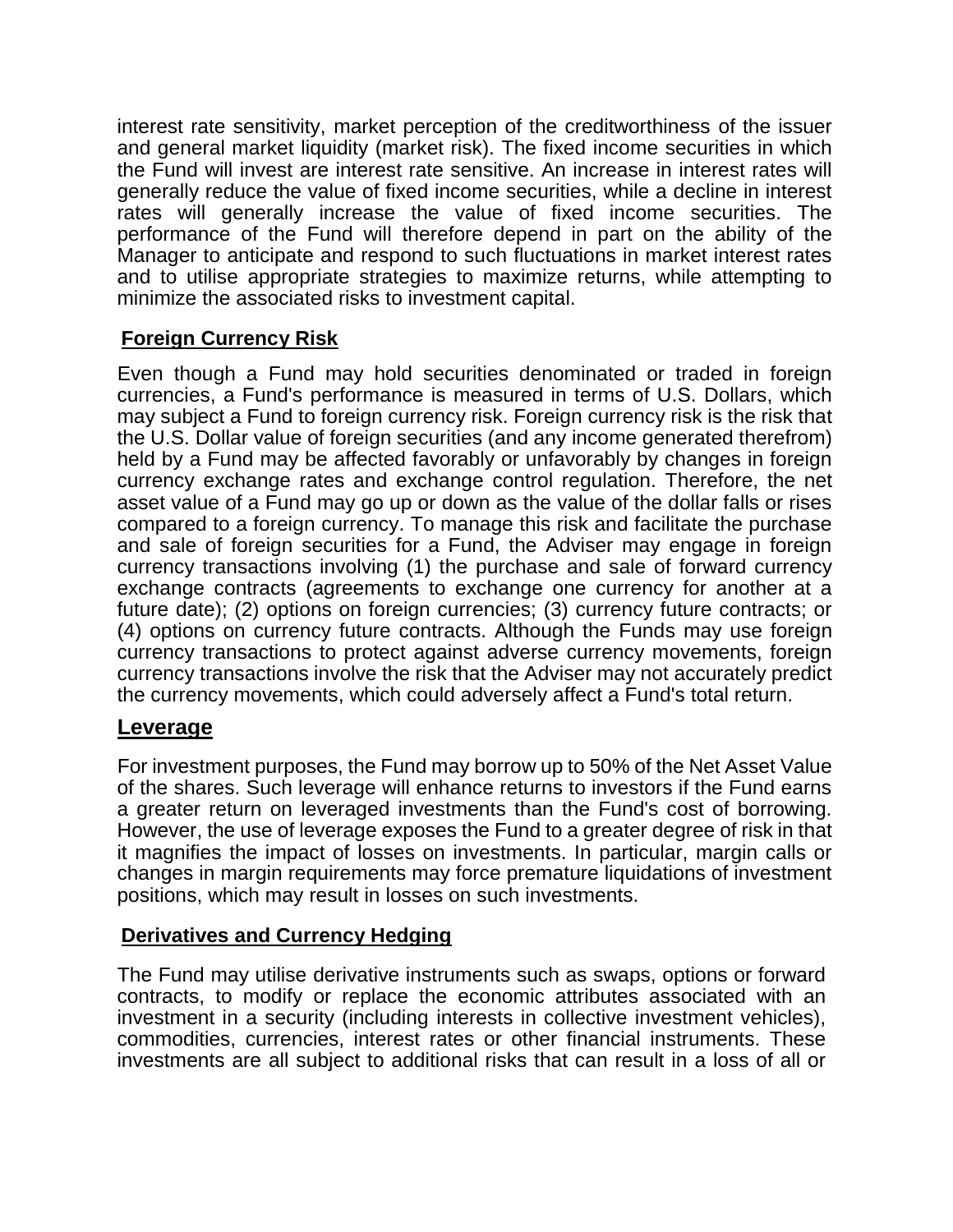part of an investment. Such risks include interest rate risk, credit risk, volatility risk, world and local market price and demand, and general economic factors and activity.

### **Credit Risk**

The Fund may invest in debt securities not backed by the full faith and credit of the United States. The issuers of such bonds and other debt securities may not be able to make interest or principal payments. Even if these issuers are able to make interest or principal payments, they may suffer adverse changes in financial condition that would lower the credit quality of the issuer, leading to greater volatility in the price of the security.

#### **Interest Rate Risk**

The Fund may invest in debt securities. In general, the value of bonds and other debt securities rises when interest rates fall and falls when interest rates rise. Longer term obligations are usually more sensitive to interest rate changes than shorter term obligations. While bonds and other debt securities normally fluctuate less in price than do common stocks, there have been extended periods of increases in interest rates that have caused significant declines in bond prices.

#### **Volatility Risk**

Certain financial markets while generally growing in volume, have for the most part, substantially less volume than more developed markets and securities of many companies are less liquid and their prices more volatile than securities of comparable companies in more sizeable markets

#### **Risk in Asset Backed Securities**

The Trustee, in the judgement of the Investment Manager, may for the purpose of efficient portfolio management, engage in various portfolio strategies and may transact in securitised loans, mortgage backed securities and other securities backed by bonds, debentures, loans and or fully paid ordinary shares for the purpose of achieving through receipt of premium income and other proceeds from the asset backed securities, a greater average total return than it would otherwise realize from holding portfolio securities alone. This will be subject to the risk of fluctuations in capital and financial instruments. While the Trustee/Custodian will seek for the Fund to produce positive total investment returns, in any particular year losses may be suffered.

#### **Economic Risk**

The degree of political and economic stability varies from country to country. Individual foreign economies may vary favorably or unfavorably from the U.S. Economy in such areas as growth of gross national product, inflation rate,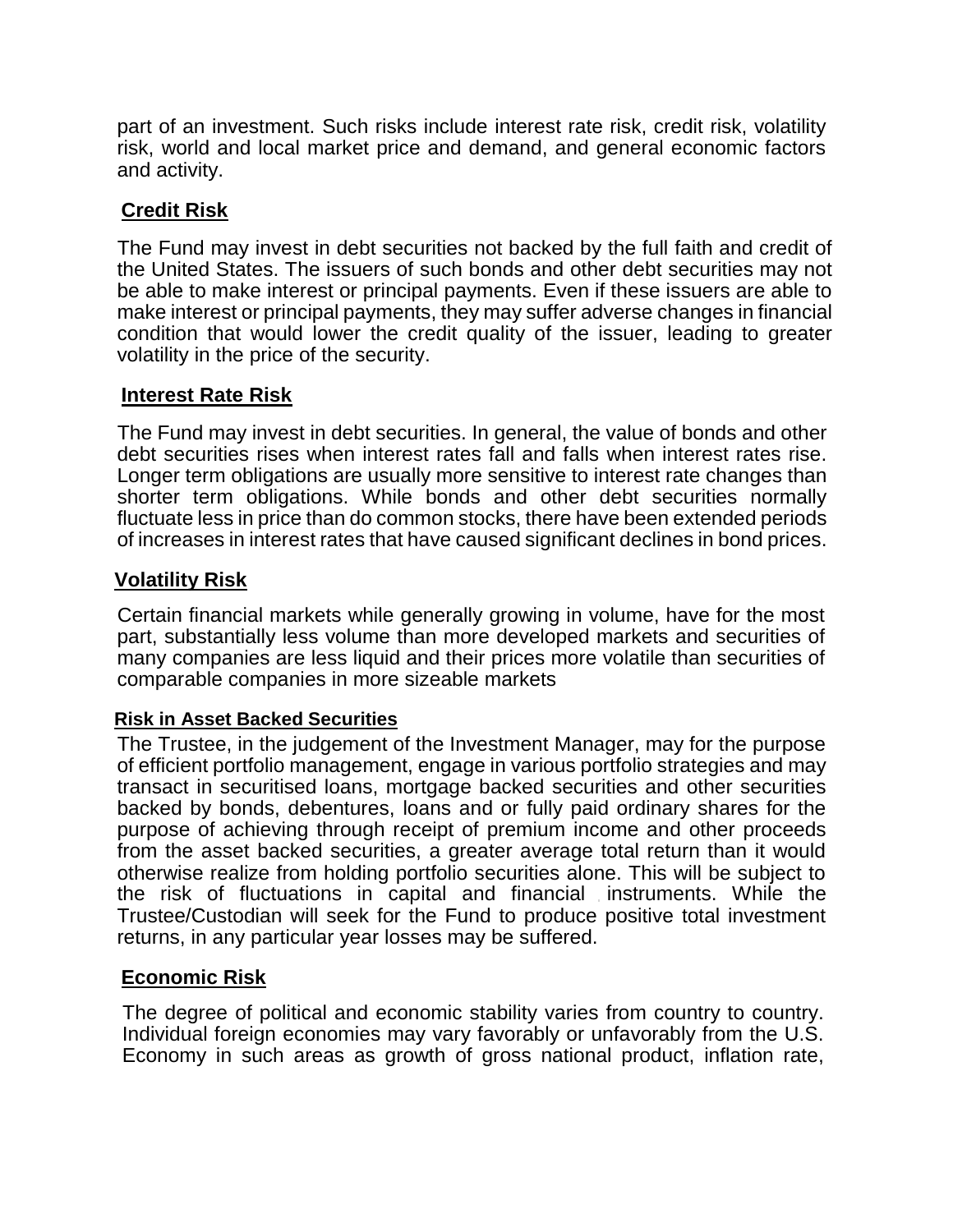savings, balance of payments and capital investment, which may affect the value of the Savinvest US\$ Investment Income Fund's investment in any foreign country

#### **Regulatory Risk**

Many foreign countries do not subject their markets to the same degree and type of laws and regulations that cover the U.S. markets. Also, many foreign governments impose restrictions on investments in their capital markets as well as taxes or other restrictions on repatriation of investment income. The regulatory differences in some foreign countries make investing or trading in their markets more difficult and risky.

### 4. **Modifications**

Modification of the Investment Objective requires approval of the Trustee and consent by Ordinary Resolution of the Unitholders.

## **TRUSTEE, FUND ADMINISTRATOR, INVESTMENT MANAGER AND DISTRIBUTOR**

Pursuant to the Trust Deed the Trustee has exclusive authority and ultimate responsibility for the administration and management of the Fund as well as for the custody of the assets of the Fund. As referred to above the Trustee has delegated certain responsibilities to the Fund Administrator, the Investment Manager and the Distributor. For their services the Trustee, the Fund Administrator, the Investment Manager and the Distributor are paid in accordance with the section captioned "Fees" hereunder.

Pursuant to an Investment Advisory Agreement, the Investment Manager will provide general investment management of the assets of the Fund and buy and sell securities for and on behalf of the Fund subject to the restrictions set forth in this Prospectus and in the Trust Deed for the time being and as they may be amended from time to time.

The Investment Manager, Bourse Securities Limited, is licensed under the provisions of the Securities Industry Act, 1995 as a broker, dealer, underwriter, investment advisor or any combination thereof.

The Investment Manager will determine the proportion of the assets of the Fund which shall be held in debt securities, other securities or temporary investments to provide for liquidity or defensive purposes, subject to the restrictions of the Trust Deed and delivery of any written instructions by the Trustee to the Investment Manager.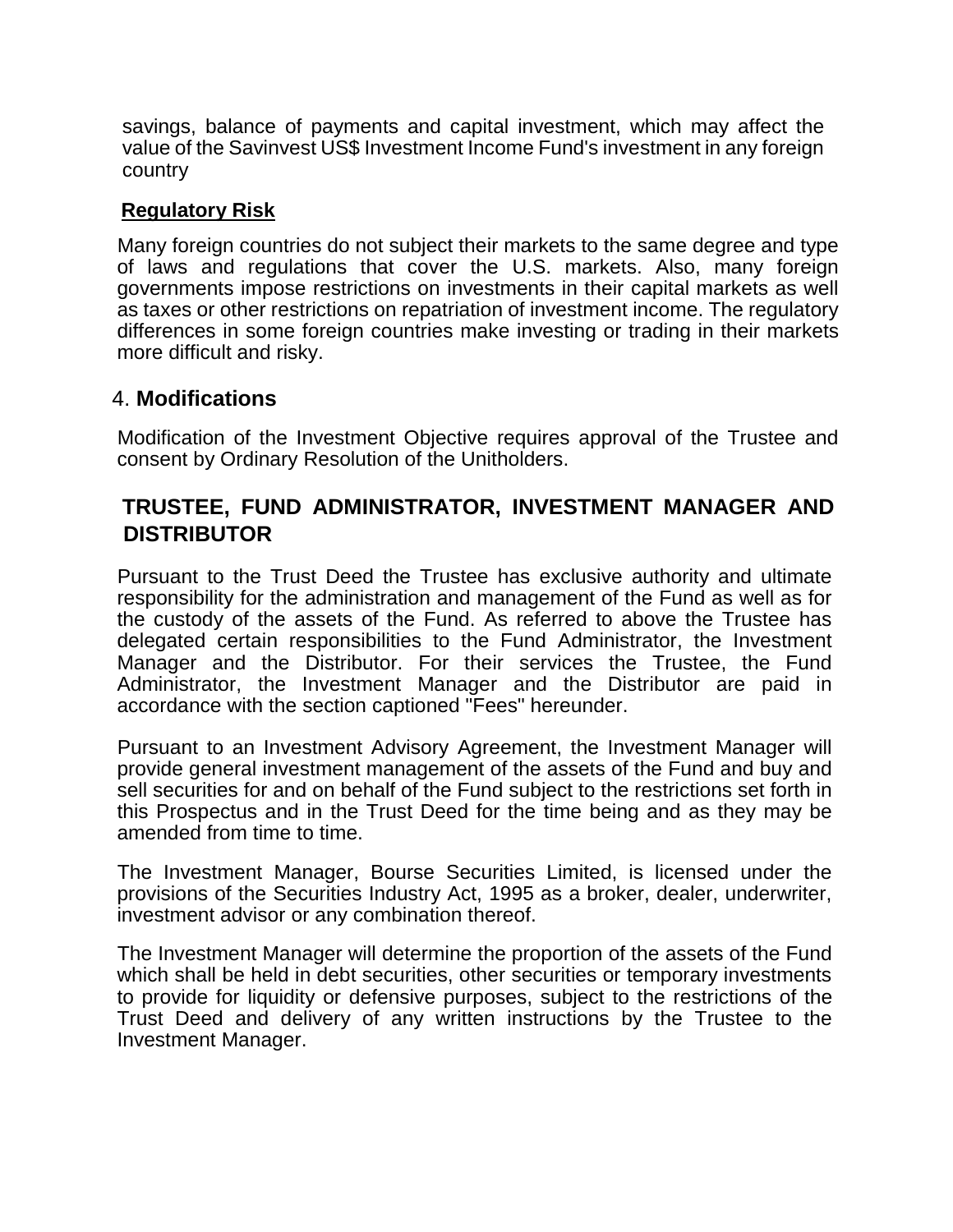The Investment Manager will be responsible for the investment decisions made on behalf of the Fund and will place purchase and sale orders for the portfolio of securities and contracts. The Investment Manager will also select the dealers that will execute portfolio transactions for the Fund.

Some securities considered for investment in the Fund may also be appropriate for other clients advised by the Investment Manager, including its affiliates, as well as other funds. If the purchase or sale of securities is consistent with the Fund's investment policies and one or more Of such other funds or clients are considered at or about the same time, transactions in such securities will be allocated among the several clients in a manner deemed fair and equitable. These allocations may or may not be advantageous to the Fund.

The Fund Administrator, Bourse Securities Limited is also responsible for calculating the Net Asset Value of the Fund and the Net Asset Value per Unit (see "Determination of the Net Asset Value per Unit" below). The Fund Administrator is also responsible for the maintenance of proper books of accounts and preparation of full financial Statements.

The Distributor, Bourse Securities Limited, is responsible for the sale and marketing of Units in the Fund

The Trustee, in accordance with the terms of the Trust Deed is permitted to have recourse to the assets of the Fund to satisfy any liabilities it incurs in respect of the Fund, including liabilities in favour of its agents such as the Investment Manager, the Fund Administrator and the Distributor.

## **DISTRIBUTION OF UNITS**

#### **Subscriptions**

Units in the fund will initially be offered at \$10.00 per unit during the Initial Period (being the period from the date of execution of the Trust Deed to  $29<sup>th</sup>$  April, 2005 or such later date as the Trustee in its sole discretion may determine (the "Closing Date") and thereafter Units may be offered for sale at the Net Asset Value per Unit calculated for each Subscription Date being the Business Day immediately following a Valuation Date (being each and every Business Day). Subject to the Trustee determining otherwise, the minimum initial subscription for Units by an investor will be \$2,000.00 and thereafter, the minimum amount of an additional subscription by a Unitholder, save and except in the instances of the reinvestment of any distributions payable in the Fund, will be \$200.00. Completed Purchase Notification Forrns together with immediately cleared funds must be received by the Trustee (or its duly authorised agent) by no later than 11.00 a.m. on the relevant Subscription Date.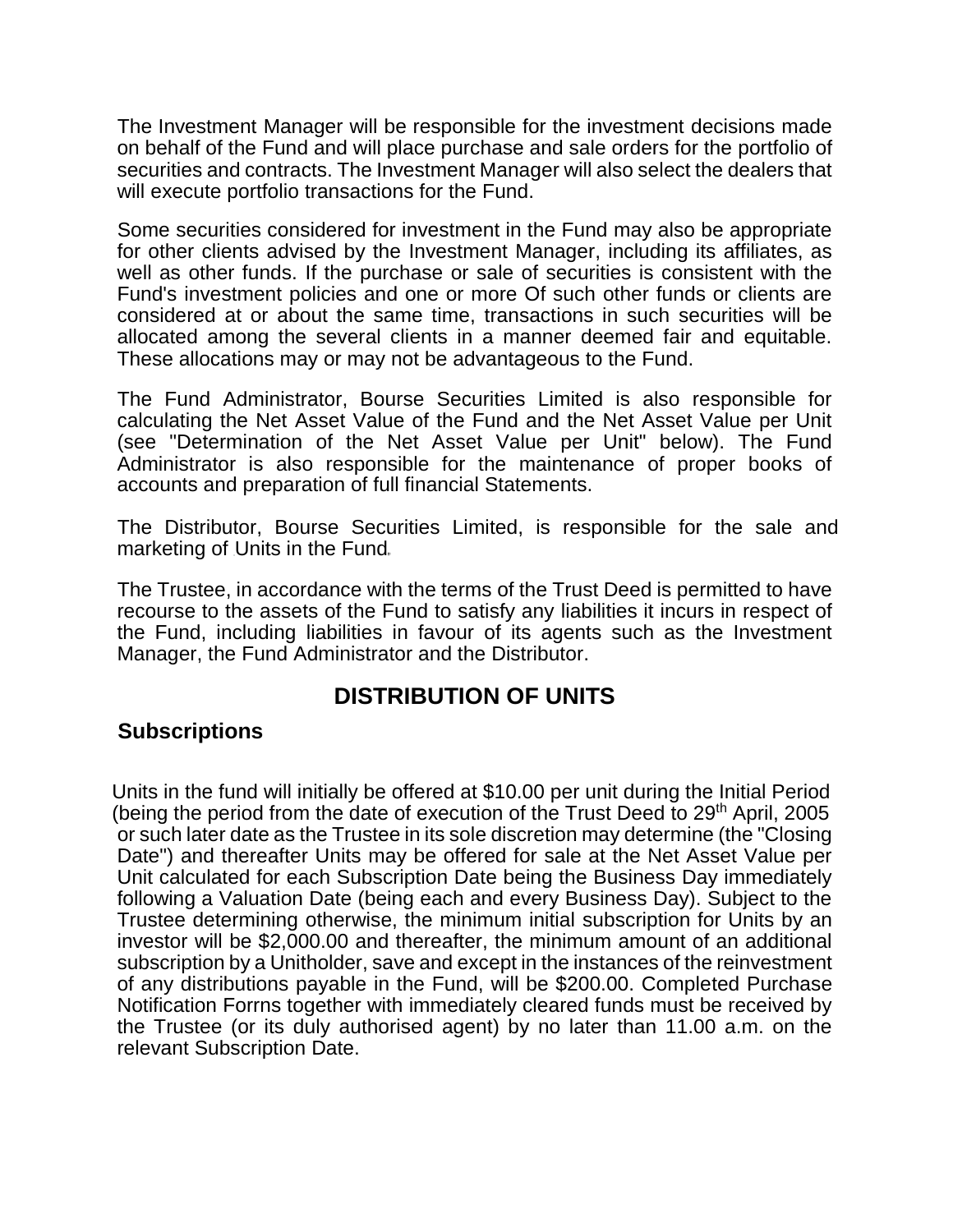There is provision for fractional Units.

No certificates are issued in respect of Units which will be registered in the holder's name. Quarterly statements are to be sent to Unitholders.

In accordance with Clause 5 of the Trust Deed, the Registrar shall not be bound to register more than four persons as the joint Unitholders of any units. A body corporate may be registered as a Unitholder but not as one of joint unitholders.

## **Payment for Units**

Units will only be issued for immediately cleared funds in the lawful currency of the United States of America which must be received with the relevant Purchase Notification Form.

## **Change of Information Notification Form**

Holders of Units are obliged to complete Change of Information Notification Forms in certain circumstances set out in such form.

## **Redemption**

Redemption of Units will be effected on the Business Day immediately following a Valuation Date (being each and every Business Day). To effect Redemption of Units, Unitholders must submit Redemption Forms which must be received by the Trustee (or its duly authorised agent) by no later than I l .00 A.M. on the relevant Redemption Date. Units will be redeemed at the Redemption Price less any stamp duty or taxation leviable thereon on the relevant Redemption Date. The Redemption Price will be the Net Asset Value per unit on the Valuation Date immediately preceding the Redemption Date in respect of which such price is being calculated

The Trustee has discretion to apply an early Redemption Charge as follows:(see fee section in this document):-

A minimum of .5% and a maximum of 1.00 % per annum up to 90 days A minimum of .40/0 and a maximum of .80% per annum from 91-180 days A minimum of .3% and a maximum of .60% per annum from 181-270 days A minimum of .2% and a maximum of .40% per annum from 271-364 days 365 days and above — none

These charges can be waived.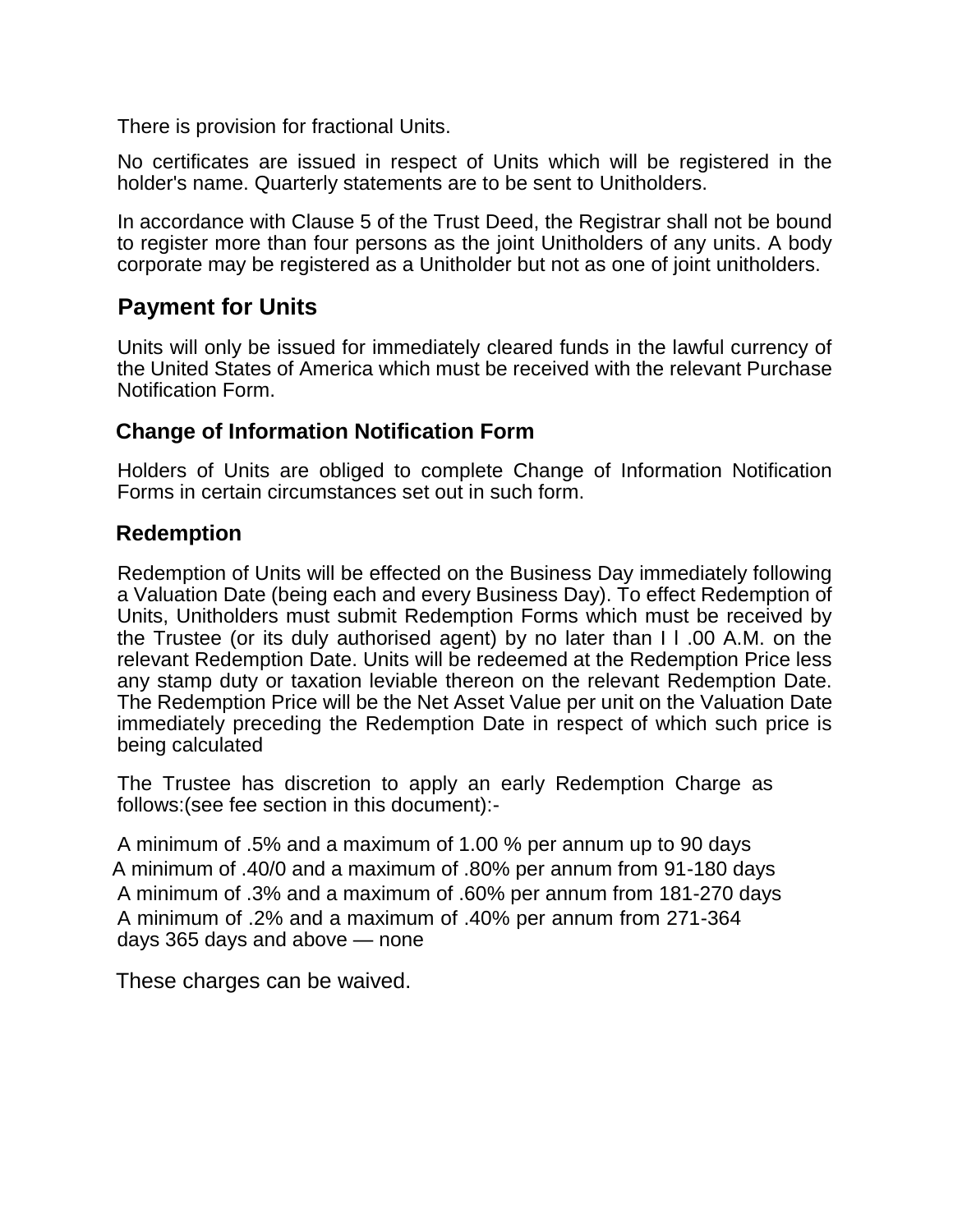Remittance of Redemption Proceeds will be effected on the relevant Redemption Date. There is no limit as to the number of units that can be redeemed at any one time.

In the event that the unitholders holdings in the Fund falls below the minimum requirement of \$2,000.00, the Trustee has the discretion to redeem the units and to remit balance to the unitholder in accordance with Clause 8Bvi in the Declaration of Trust.

#### **Mandatory Redemption**

If it shall come to the attention of the Trustee that Units are held by any person who is determined by the Trustee to be an inappropriate person to hold Units, as detailed in the Trust Deed, or that Units were acquired or are held by any person in breach of the laws or requirements of any country or governmental authority then the Trustee shall utilise procedures contained in the Trust Deed compulsorily to redeem such Units.

### **Restrictions on Transfers**

Units may be transferred only to persons who are not prohibited from holding Units under the terms of the Trust Deed. The transferee will be required to represent to the Trustee's satisfaction that it is acquiring the Units for investment on its own account and that it is not disqualified from holding Units pursuant to the terms of the Trust Deed. A transfer of Units must be by way of Transfer Form and no such transfer will be effective and binding on the Trustee until entered in the Register.

Subject to a resultant holding of Units (by both the transferor and the transferee after the proposed transfer), of which the current value shall be not less than \$2,000 no Transfer Form shall relate to units of a then current aggregate value of less than \$2,000 unless such Transfer Form relates to all Units registered in the name of the transferor.

#### **Determination of Net Asset Value per Unit**

The assets of the Fund are valued at the close of business on a Valuation Date in order to determine the Net Asset Value of the Fund (being the value of the Fund's total assets minus its total liabilities including provision for accrued fees and expenses). The Net Asset Value per Unit will be calculated on each Valuation Date (being each and every Business Day) or such other day or days as the Trustee may determine by dividing the Net Asset Value of the Fund by the total number of Units outstanding on a relevant Valuation Date.

The Net Asset Value will be ascertained by aggregating the value of the Investments and other property comprising the Deposited Property at the close of business on a Valuation Date and deducting therefrom the liabilities of the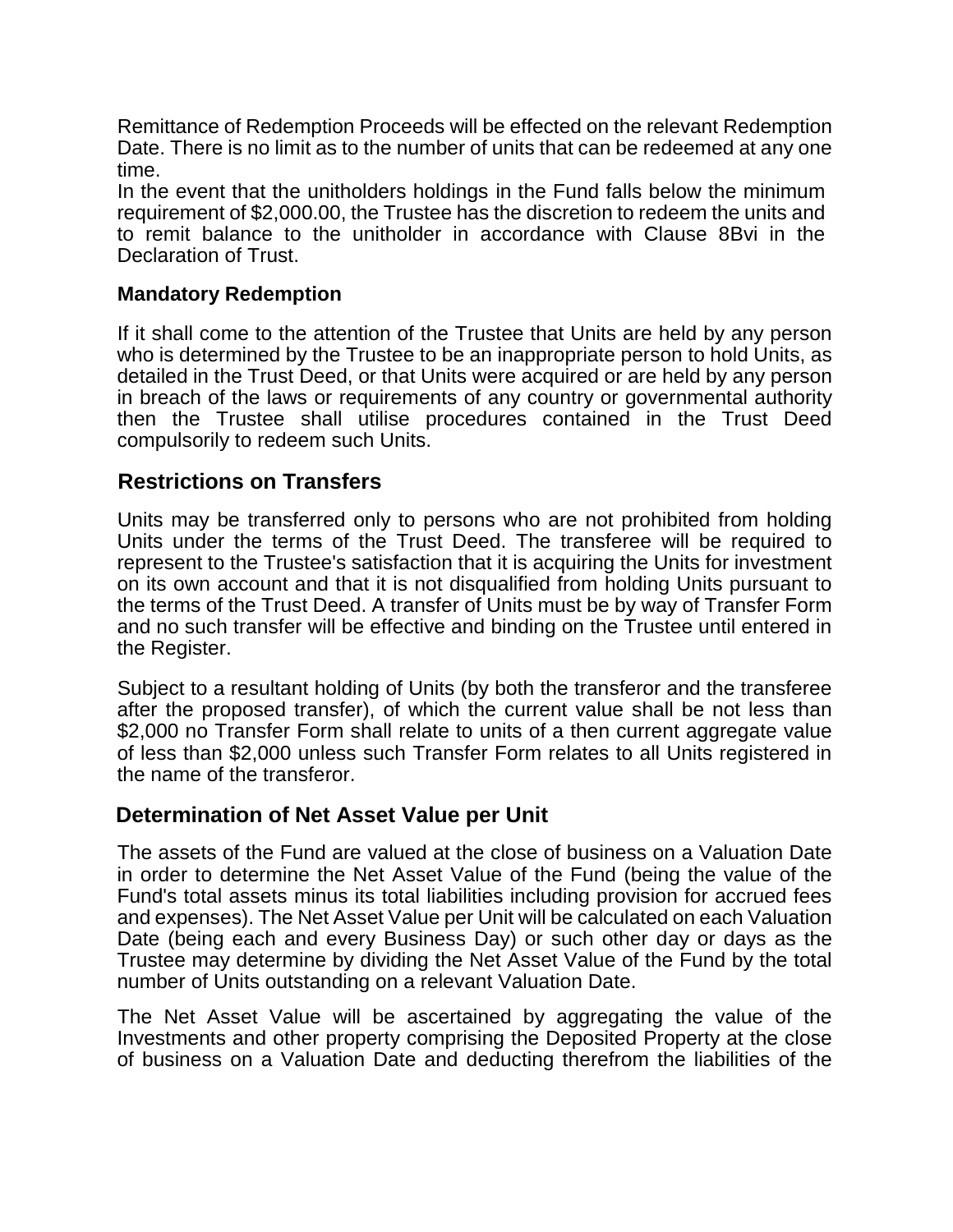Fund as at the close of business on the relevant Valuation Date including reserves as well as provision for accrued fees and expenses

The Investments and other property comprising the Deposited Property at the close of business shall be valued at the last known price on the official stock exchange or other regulated market on which these Investments or property are traded or admitted for trading and where separate bid and offer prices are published for any such Investments or property, at the price equal to the last known bid and offer prices respectively. Where such Investments or other property are quoted or dealt in on or by more than one stock exchange or regulated market, the Trustee may in its discretion select one of such stock exchanges or regulated markets for the purposes of determining the value of such Investments or property.

Any investment or other property which is not traded or admitted on an official stock exchange or regulated market. or if the last bid or Offer price Of any Investment or other property so traded or admitted, does not reflect their true value, the Trustee shall proceed on the basis of their expected sales price, which shall be valued with prudence and in good faith.

Cash, bills payable on demand and other debts and prepaid expenses shall be valued at their nominal amount, unless it appears unlikely that such nominal amount is obtainable.

Evidence of indebtedness, options, forward contracts, various forms of hedge transactions and all types of derivative instruments will be valued in accordance with the International Financial Reporting Standards 39 (Revised)

The Net Asset Value of the Fund may be published daily in the newspaper, on the internet at [www.bourseinvestment.com](mailto:https://bourseinvestment.com/) or as subsequently advised by the Trustee.

In accordance with Clause 8 (c ) of the Declaration of Trust, the Trustee may suspend the determination of Net Asset Value, the issue and repurchase of Units in the Fund during:

- (a) any period in which there is a suspension of trading of the Investments or other property of the Fund; and
- (b) while circumstances exist as a result of which in the opinion of the Trustee after consultation with the Investment Manager it is not reasonably practicable to realize any Investments or other property held or contracted for the account of the Fund.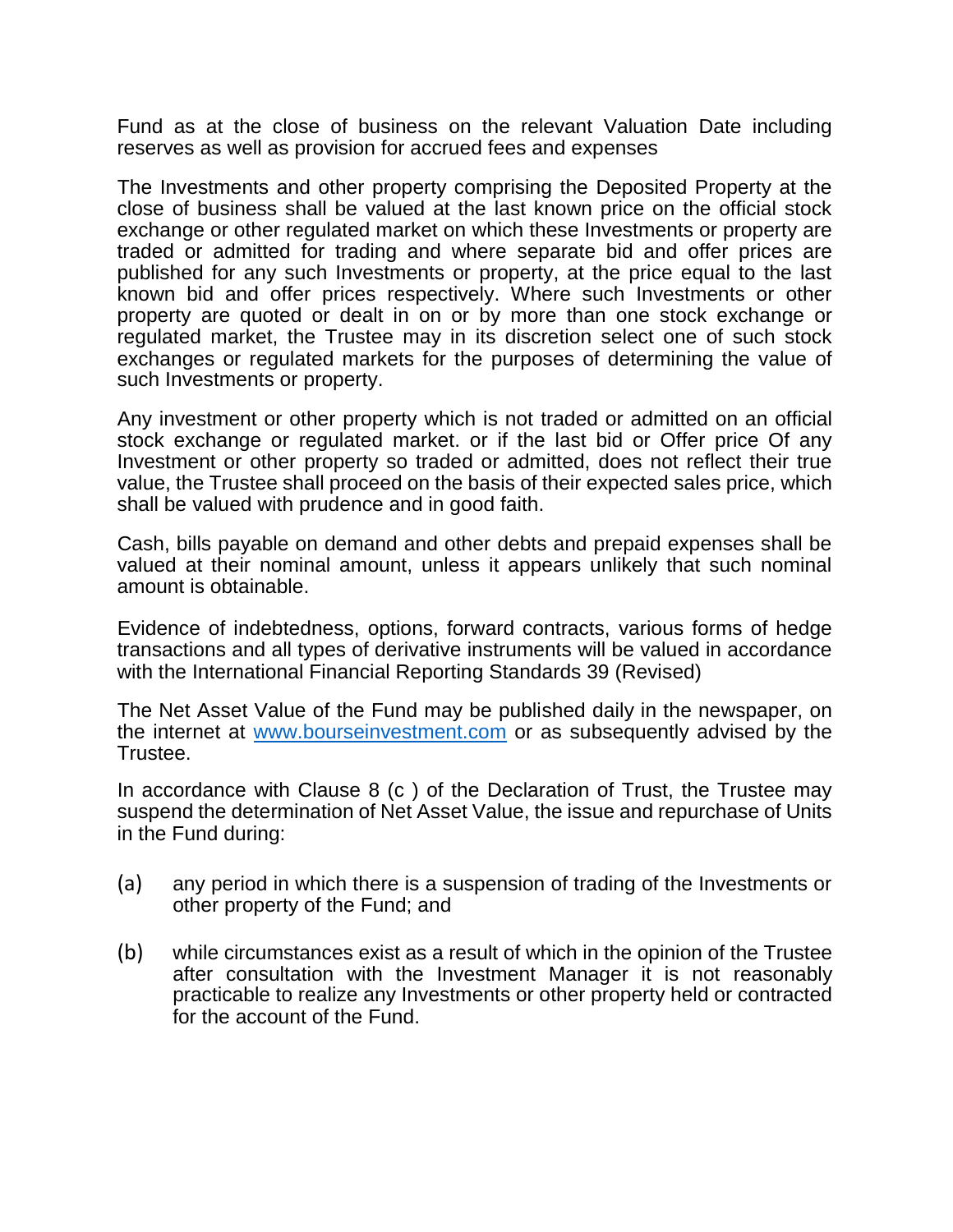Unitholders who have submitted Redemption Forms will be notified of any such suspension as soon as may be practicable after such suspension and those who have not withdrawn their Redemption Forms during the period of such suspension will be promptly notified upon termination of such suspension.

Certain Limitations on Liability

(1) The Investment Management Agreement provides inter alia that the Investment Manager shall not be liable for any loss arising from any act or omission, except

for misfeasance, bad faith or negligence in the performance of its duties thereunder.

- (2) The Fund Administration Agreement provides inter alia that the Fund Administrator shall not be liable for acts or omissions unless done or omitted through willful default, fraud or negligence of the Fund Administrator.
- (3) The Distribution Agreement provides inter alia that the Distributor shall use its best efforts to arrange for placement of Units on behalf of the Fund and to provide potential investors with copies of the Prospectus. In so doing, the Distributor shall act as distributor for the Trustee and not as principal.
- (4) The Trust Deed provides inter alia that the Trustee shall as regards all the Fund's powers, authorities and discretions vested in it, have absolute and uncontrolled discretions as to the exercise thereof Whether in relation to the manner or as to the mode of and the time of exercise thereof and in the absence of fraud or negligence the Trustee shall not be in any way responsible for any loss, costs, damages or inconvenience that may result from the exercise or non-exercise thereof.

## **Termination**

Unless terminated prior thereto by Unitholders' vote or pursuant to a decision by the Trustee which will be subject to ninety (90) days prior written notice to the Unitholders that the remaining investment opportunities will not be sufficient to achieve the Investment Objective, the Fund will terminate on whichever is the earliest of (i) the expiry of the Perpetuity Period (which shall expire at the end of the period of 21 years from the date of the death of the last survivor of all the descendants, male and female, of Her Majesty Queen Elizabeth Il living on the date of execution of the Trust Deed) (ii) the redemption of all Units; and (iii) the retirement of the Trustee pursuant to the Declaration of Trust without a new Trustee being appointed.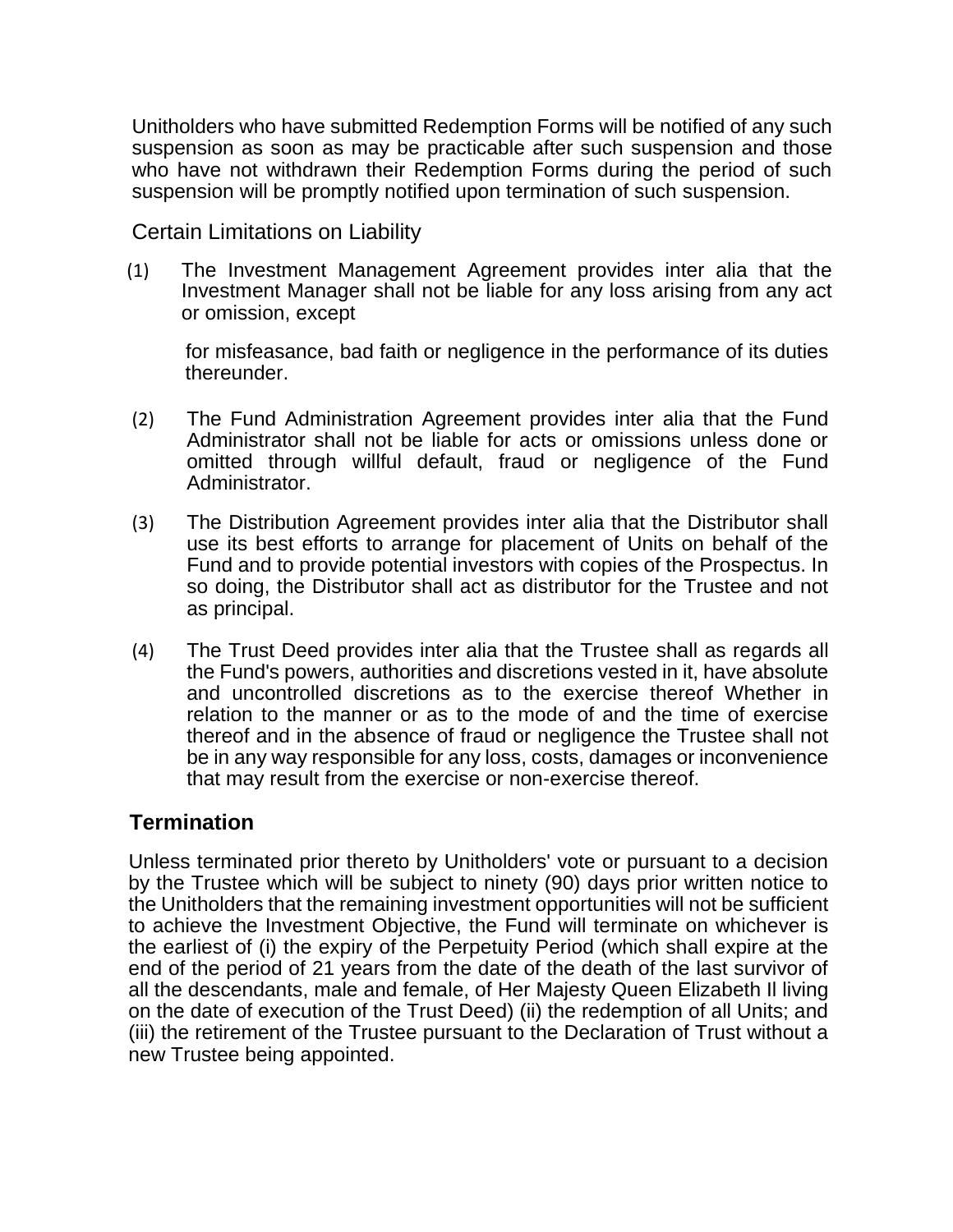In order to effect such termination, the assets of the Fund will be liquidated by the Trustee in consultation with the Investment Manager. After payment of all debts and liabilities of the Fund and all fees and expenses of the Fund, the net proceeds of such liquidation will be distributed, to the extent not distributed prior thereto, on the thirtieth Business Day following termination of the Fund pro rata to the Unitholders of record on the date of termination of the Fund.

## **TAX CONSIDERATIONS**

Prospective purchasers of Units should consult their own tax advisers as to the taxes applicable to the acquisition, holding or disposition of Units under the laws of the countries Of their respective citizenship, residence or domicile.

## **INCOME AND DISTRIBUTIONS**

The Trustee intends to make distributions out of the net income and net realised profits of the Fund. The amount of such distributions will be determined by the Trustee and will ordinarily be paid quarterly. Units will accrue entitlement to distributions as long as they are issued and outstanding. Units Will be entitled to distributions as Of the Subscription Date to (but not including) the Redemption Date.

Distributions payable in this Fund will ordinarily be reinvested automatically in additional Units of the Fund at the Issue Price as at the relevant Distribution Date unless investors or until Unitholders request that their Distributions be paid to them in cash on the relevant Distribution Notification Form.

## **GENERAL INFORMATION**

## **Documents for Inspection**

The Fund's annual financial Statements will be made up to 30<sup>th</sup> June in each year beginning in 2005. Annual audited financial statements of the Fund will be published in the newspapers,

The Trustee shall publish or shall cause to be published in one or more daily newspaper in Trinidad and Tobago or such other newspapers or publications as the Trustee may determine at least once every 6 months, a statement of assets and liabilities, and a statement of net income, of the Fund.

Copies of the Declaration of Trust and agreements with the Investment Manager, the Fund Administrator and the Distributor may be inspected at the registered office of the Trustee and/or such other offices as the Trustee may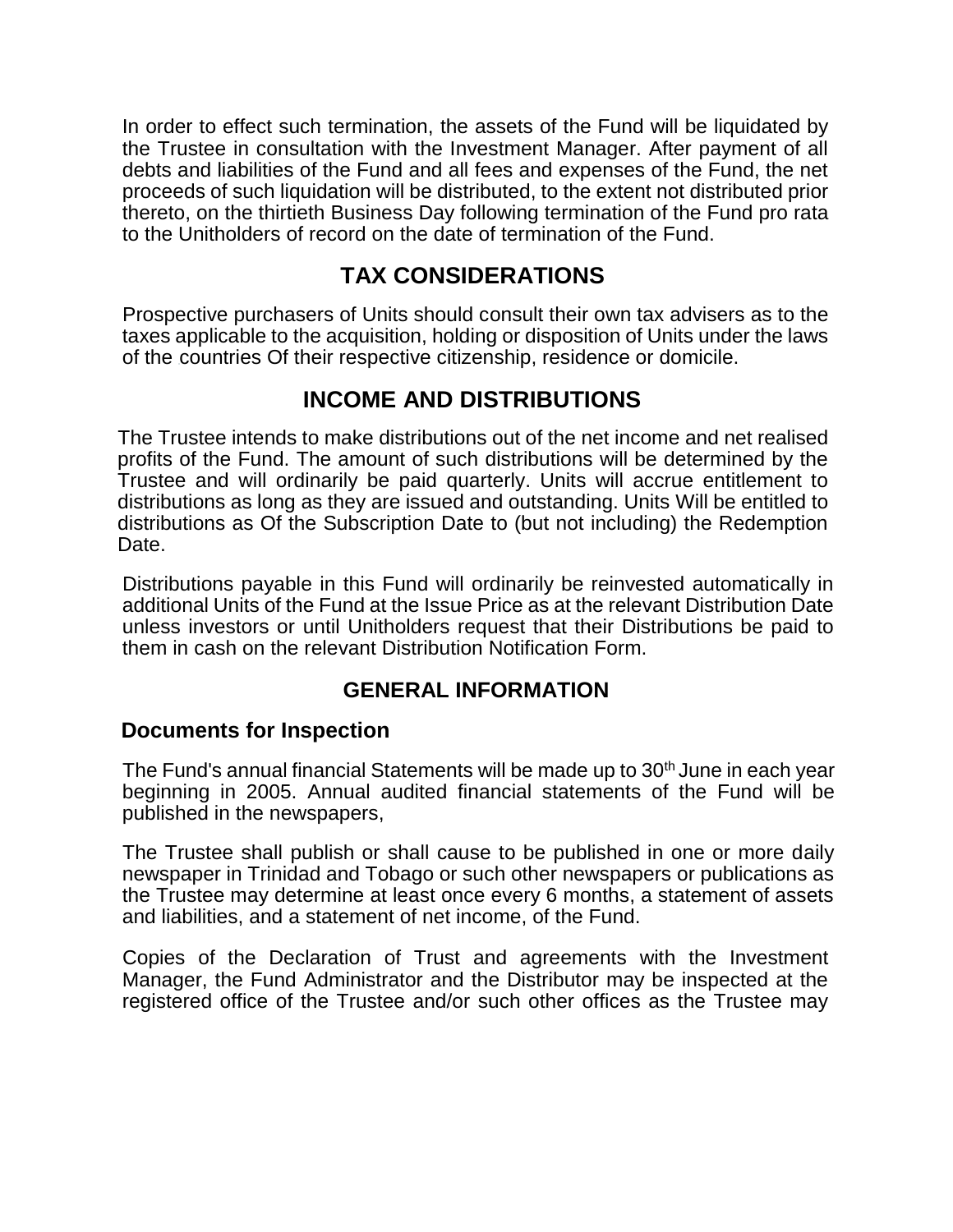from time to time determine and notify to Unitholders and prospective Unitholders.

#### **Unitholders• Voting**

With regard to certain matters the Unitholders will be required to approve or confirm such action as detailed in Schedule 2 of the Trust Deed, either by an Ordinary Resolution or Extraordinary Resolution passed in accordance with the provisions of the Trust Deed.

## **FEES**

#### **Trustee**

The Trustee shall be entitled to be paid from the Deposited Property of the Fund a quarterly fee which shall be calculated and accrued daily and payable in arrears of an amount which will not exceed an annual rate of 0.25% on the Net Asset Value subject to a minimum of \$2,000 per annum during the relevant calendar quarter and such fees shall, in respect of the quarter in which the Closing Date occurs and the quarter in which the Fund is terminated, be pro-rated on the basis of the number of days remaining in such quarter from and including the Closing Date or (as the case may be) the number of days elapsed in such quarter to and including the termination date, and the number of days in the relevant quarter. The fees payable to the Trustee may be increased with the sanction of an Ordinary Resolution.

#### **Investment Manager**

The Investment Manager shall be paid out of the Deposited Property of the Fund a quarterly fee, calculated on the basis of the Net Asset Value in that quarter prorated where necessary on the basis of number of days remaining or elapsed in the quarter, according to an annual rate of a minimum of 2% and a maximum of 2.5% on the Net Asset Value of the Fund. The Investment Manager will be reimbursed for all out-of pocket expenses incurred in the performance of its duties as Investment Manager.

## **Fund Administrator**

The Fund Administrator shall be paid out of the Deposited Property of the Fund a quarterly fee, calculated on the basis of the Net Asset Value in that quarter, prorated where necessary on the basis of the number of days remaining or elapsed in the quarter, according to an annual rate of a minimum of 1.5% and a maximum of 2% on the Net Asset Value of the Fund. The Fund Administrator will also be reimbursed all reasonable out-of-pocket expenses incurred by it in the performance of the Fund Administrator's duties.